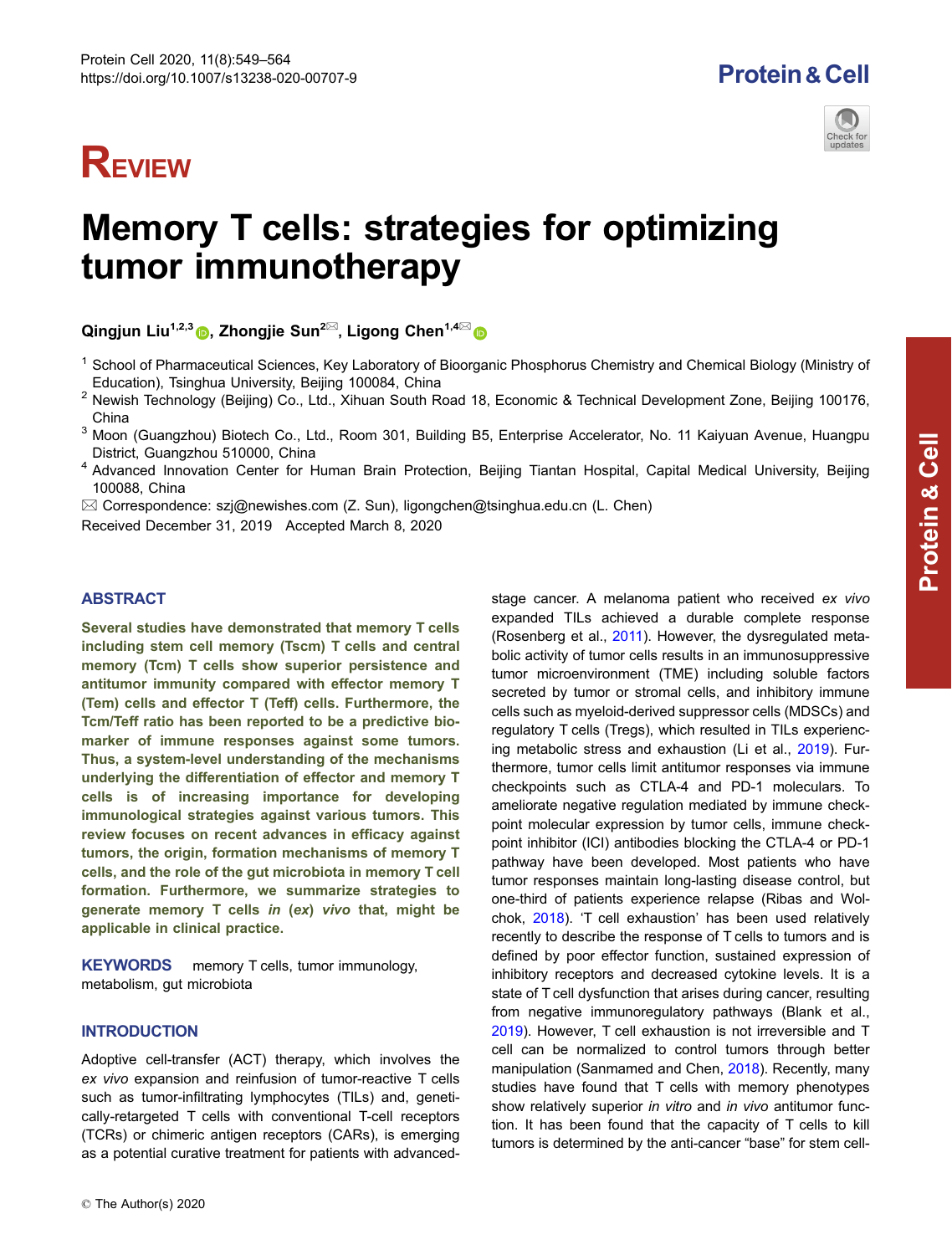like CD8<sup>+</sup> T cell formation, and is not due to many exhausted T cells with positive checkpoints or high expression levels of PD-L1 in the tumor (Jansen et al., [2019](#page-12-0)). Furthermore, the gut microbiota has emerged as a factor that enhances the anti-tumor efficacy of blocking ICI antibodies by promoting memory T cell formation. Therefore, we speculate that manipulation of tumor-reactive T cells to promote differentiation into memory phenotypes in vitro or in (ex) vivo, combined with blocking ICI antibodies, could represent an effective antitumor strategy. This review will summarize the biology of memory T cells, discuss the origin and formation of memory T cells and the immunological mechanisms of their antitumor actions, explore the roles of the gut microbiota in memory T cell formation and cover manipulation techniques to produce T cells with memory phenotypes.

# PHENOTYPES OF MEMORY T CELLS

The differentiation and activation of T cells is dependent on signals transduced by three different receptors: TCRs (including the CD4 and CD8 receptors that respond to MHC-II displayed antigens and MHC-I displayed antigens, respec-tively) (Liu and Gao, [2008\)](#page-13-0), costimulatory receptors, and cytokine receptors. These signals drive naïve T cells to differentiate into effector or memory T cells. Upon activation, T cells seek to destroy the source of the cognate antigen, such as infected cells, or tumor cells, by releasing cytokines and directly killing target cells (Smith-Garvin et al., [2009](#page-14-0)). Naïve T cells are actively maintained in a state of

| Table 1. Phenotypic markers of memory T cells |  |  |
|-----------------------------------------------|--|--|
|                                               |  |  |

|                  | Naïve    | <b>Tscm</b>              | <b>Tcm</b> | Tem       | <b>Teff</b> |
|------------------|----------|--------------------------|------------|-----------|-------------|
| CD45RA           | $^{+++}$ | $++$                     | $^{++}$    | $\ddot{}$ |             |
| CD45RO           |          | $+$                      | $+$        | $+$       |             |
| CD44             |          | $+/-$                    | $^{+++}$   | $+/-$     |             |
| CCR <sub>7</sub> | $^{+++}$ |                          | $^{+++}$   | $+/-$     |             |
| CD62L            | $^{+++}$ | $^{+++}$                 | $^{+++}$   | $+/-$     |             |
| <b>CD127</b>     | $+/+++$  | $+++$                    | $^{+++}$   | $+$       | $+/-$       |
| <b>CD122</b>     | $+$      | $+++$                    | $^{+++}$   | $+$       | $+/-$       |
| CD28             | $++$     | $+++$                    | $^{+++}$   | $+$       |             |
| CD27             | $+/-$    |                          | $++$       | $++$      | $+/-$       |
| CD43             | -        |                          | -          | $+/-$     | $^{+++}$    |
| CD <sub>95</sub> | $+/-$    |                          | $+/-$      | $++$      | $^{+++}$    |
| KLRG1            |          | $\overline{\phantom{0}}$ | -          | $++$      | $^{+++}$    |
| Perforin         |          |                          |            | $++$      | $^{+++}$    |
| GranzymeB        |          | -                        | -          | $\ddot{}$ | $^{+++}$    |

hyporesponsiveness, which is characterized by a small cell size, a low proliferative rate, and low basal metabolism. Naïve T cells are defined by the expression of CD45RA and the lymph node homing markers CD62L and CCR7 (Table 1). These markers enable naïve T cells to extravasate from high endothelial venules and migrate into the T-cell zones of peripheral lymph nodes where they encounter antigens presented by dendritic cells (DCs). Antigen-experienced T cells downregulate CD45RA expression and express CD45RO. After naïve T cells differentiate into Teff cells, they readily release cytotoxic granules and effector cytokines upon engagement of their TCR with the cognate antigen. Teff cells are negative for CD27, CD28, and lymph node homing markers, but express markers of terminal T cell activation such as Killer cell lectin-like receptor subfamily G, member 1 (KLGR-1) and the NK marker CD57 (Sallusto et al., [1999;](#page-14-0) Klebanoff et al., [2006\)](#page-12-0). In general, the memory T cells include stem cell memory T (Tscm) cells and central memory T (Tcm) cells and effector memory T (Tem) cells, which have different specific phenotypes (Table 1). Tscm cells express increased levels of CD95, IL-2Rβ, CXCR3, and LFA-1 compared with naïve T cell (CD45RA<sup>+</sup>C-D45RO<sup>-</sup>CCR7<sup>+</sup>CD62L<sup>+</sup>CD27<sup>+</sup>CD28<sup>+</sup>IL-7Rα<sup>+</sup> ) (Gattinoni et al., [2011\)](#page-11-0). Tcm cells and Tem cells are often distinguished by CCR7 expression (Sallusto et al., [1999](#page-14-0)) and function (Sallusto et al., [2004](#page-14-0)). Tcm cells (characterized by the CD45RO<sup>+</sup>CCR7<sup>+</sup>CD27<sup>+</sup>CD28<sup>+</sup>CD62L<sup>hi+</sup> phenotype) generally reside in lymphoid organs and do not have an immediate lytic function, whereas Tem cells are found in nonlymphoid tissues, have lytic activity and are CD62L<sup>lo</sup>CCR7<sup>−</sup> (Unsoeld and Pircher, [2005\)](#page-14-0). Tem cells express higher levels of receptors responsible for migration to inflamed tissues and have a stronger immediate effector function than Tcm cells (Sallusto et al., [2004\)](#page-14-0) (Geginat et al., [2001\)](#page-11-0). Jeffrey and Igor summarized the markers of the subset of memory CD8<sup>+</sup> T cells with the highest proliferative capacity upon recall as follows (Ahlers and Belyakov, [2010\)](#page-10-0): CD62L<sup>high</sup>, CD127 (IL-7R)high, KLRG1<sup>low</sup>, CD27high, CD43<sup>low</sup>, CD122 (IL-2/IL-15Rβ)<sup>high</sup>, and Bcl-2<sup>high</sup>. Recently, CD69<sup>+</sup>CD103<sup>+</sup> tissueresident memory T cells  $(T<sub>RM</sub>)$ , were identified as nonrecirculating non-recirculating immune cells that reside in peripheral tissues, and have been reported to mediate tumor protection by promoting the tumor-immune equilibrium through the secretion of cytokines and/or CD103-enhanced tumor cell killing. Simone et al. systematically discussed the role of  $T<sub>RM</sub>$  cells in cancer immunosurveillance (Park et al., [2019](#page-13-0)). So we will not repeat that information here.

# EFFICACY OF MEMORY T CELLS AGAINST TUMORS

ACT of T cells with a naïve, Tscm or Tcm immunophenotypes has shown superior in vivo efficacy in preclinical testing. Compared with known memory cell populations, Tscm cells display an increased proliferative capacity, more efficient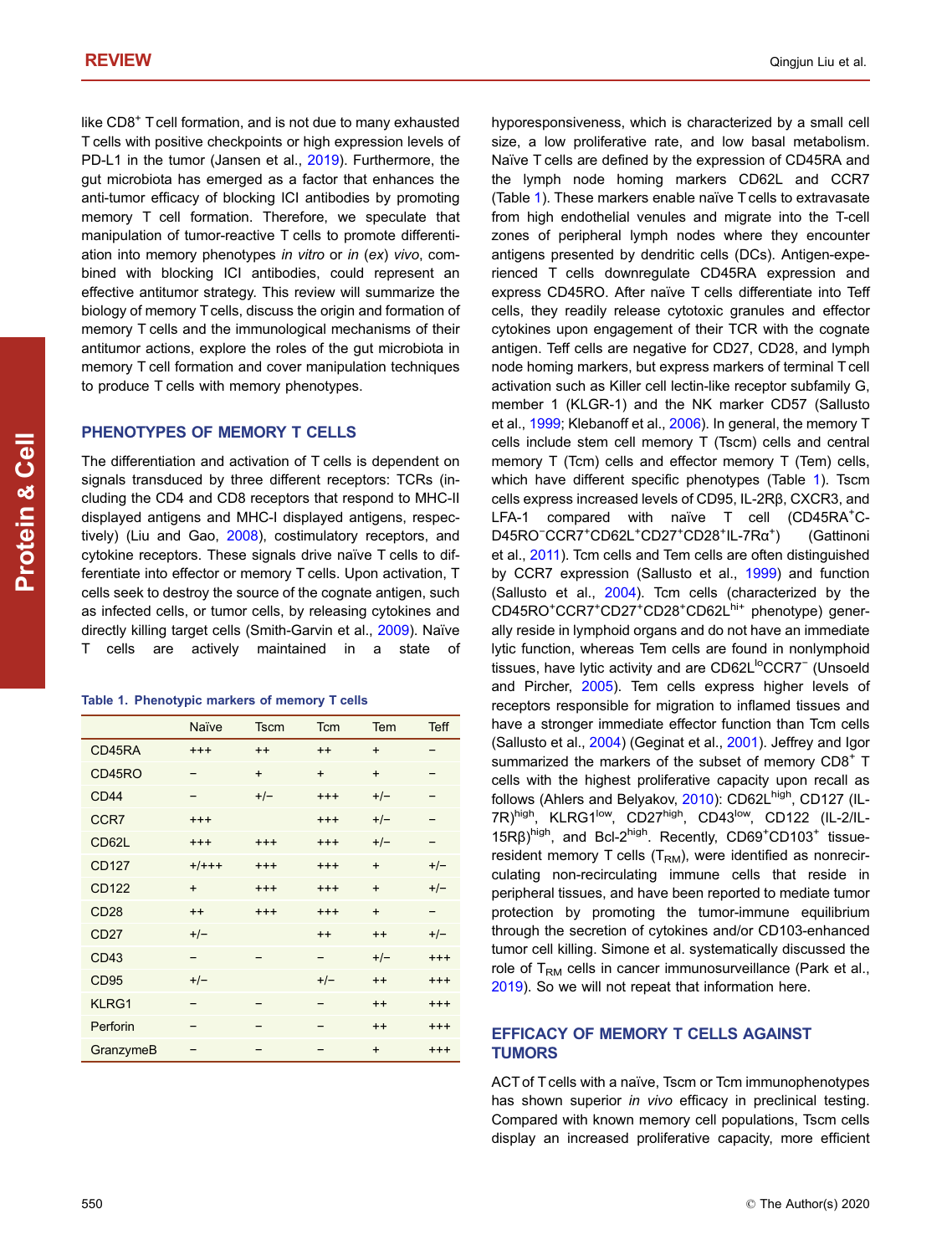<span id="page-2-0"></span>reconstitution in immunodeficient hosts, and superior antitumor responses in a humanized mouse model (Gattinoni et al., [2011](#page-11-0)). Tcm cells produce higher levels of cytokines, have stronger cytotoxic activity in vitro, and show a superior ability to eradicate established tumors in mice compared with Teff cells (Sallusto et al., [1999;](#page-14-0) Klebanoff et al., [2006](#page-12-0)). Similar results have been obtained in a nonhuman primate model: Tcm cells persisted longer than Tem cells in vivo (Berger et al., [2008](#page-11-0)). Furthermore, T cells with a naïve phenotype from TCR transgenic mice demonstrated enhanced antitumor activity following ACT compared with their mature T cell counterparts (Hinrichs et al., [2009\)](#page-12-0). Mouse CD8<sup>+</sup> T cells cultured in the presence of IL-2 and IL-15 (the latter promotes T cell differentiation into memory phenotypes) show greater tumor cytotoxicity than cells cultured in the presence of IL-2 alone (Klebanoff et al., [2004](#page-12-0); Klebanoff et al., [2005](#page-12-0)). Tcm (CD3<sup>+</sup>CD62L<sup>+</sup>CD45RO<sup>+</sup>) cells cultured ex vivo by the Newish company after isolation from peripheral blood mononuclear cells (PBMC) of hepatocellular carcinoma (HCC) patients could effectively kill the human HCC cell line, QGY-7703, while relatively high levels of IFN-γ and TNF-α were secreted in the process of Tcm activation. Furthermore, the Tcm also significantly inhibited the subcutaneous growth of QGY-7703 and SMMC-7721 tumors in nude mice (unpublished data). Professor Hong Zhao conducted a clinical trial (Clinicaltrials.gov ID: NCT03575806) using Tcm to control HCC with microvascular invasion (MVI) after radical resection at the Cancer Institute and Hospital, Chinese Academy of Medical Sciences. Midterm clinical trial results demonstrated that Tcm significantly extended the median relapse free survival (RFS) of HCC patients (21.7 months vs. 18.43 months,  $P = 0.049$ ) (unpublished data).

The superior antitumor efficacy of memory T cells may be associated with several factors. First, memory T cells have lower activation thresholds than naïve T cells: these cells can respond to 100-fold lower doses of antigen and respond more rapidly in the presence of costimulation. Depending on the antigen dose and level of costimulation, naïve T cells require 6 h to ≥30 h of TCR stimulation to achieve activation, while memory T cells become activated within 0.5 h to 2 h (Lanzavecchia and Sallusto,  $2001$ ). However, CD8<sup>+</sup> Tcm cells exhibited increased antigen threshold requirements for



Figure 1. Three models of memory T cell formation. (A) Memory T cells differentiate from naïve T cells in a stepwise manner as they progress from Tscmto Tcm, and then Tem, a more terminally differentiated phenotype. (B) Memory T cells are from discrete subsets that contain memory precursor genes in the naïve T cell population. (C) Memory T cells are derived from surviving effector T cells as the methylation patterns in memory T cells are similar to those in effector T cells.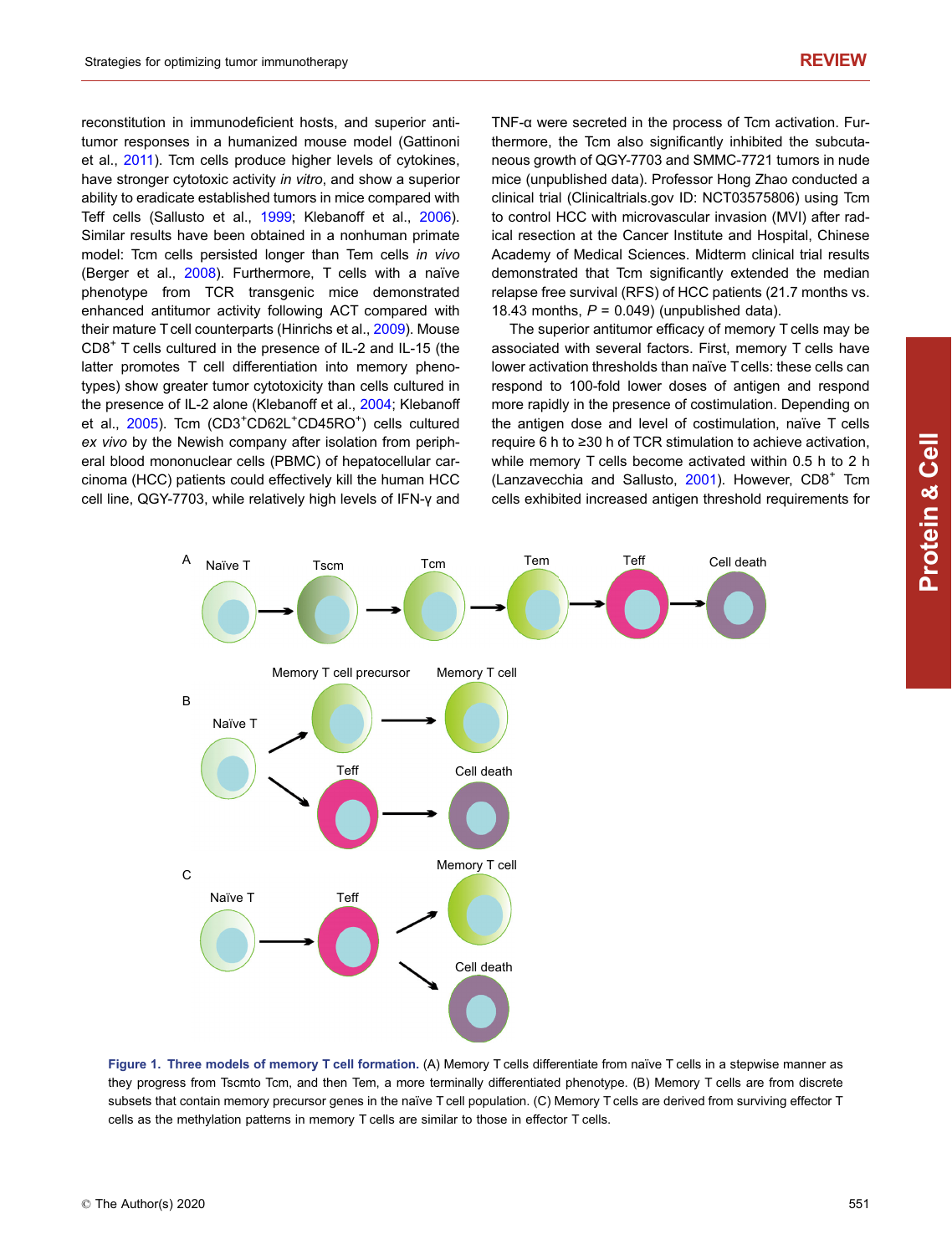

TLR ligands

Effector T cell

Protein & Cell

552 © The Author(s) 2020

**OXPHOS** 

Memory T cell

P STAT3

Eomes, BCL6, 103<br>Batch2. SOCS3. FOX01<br>TCF1 <mark>, L</mark>EF1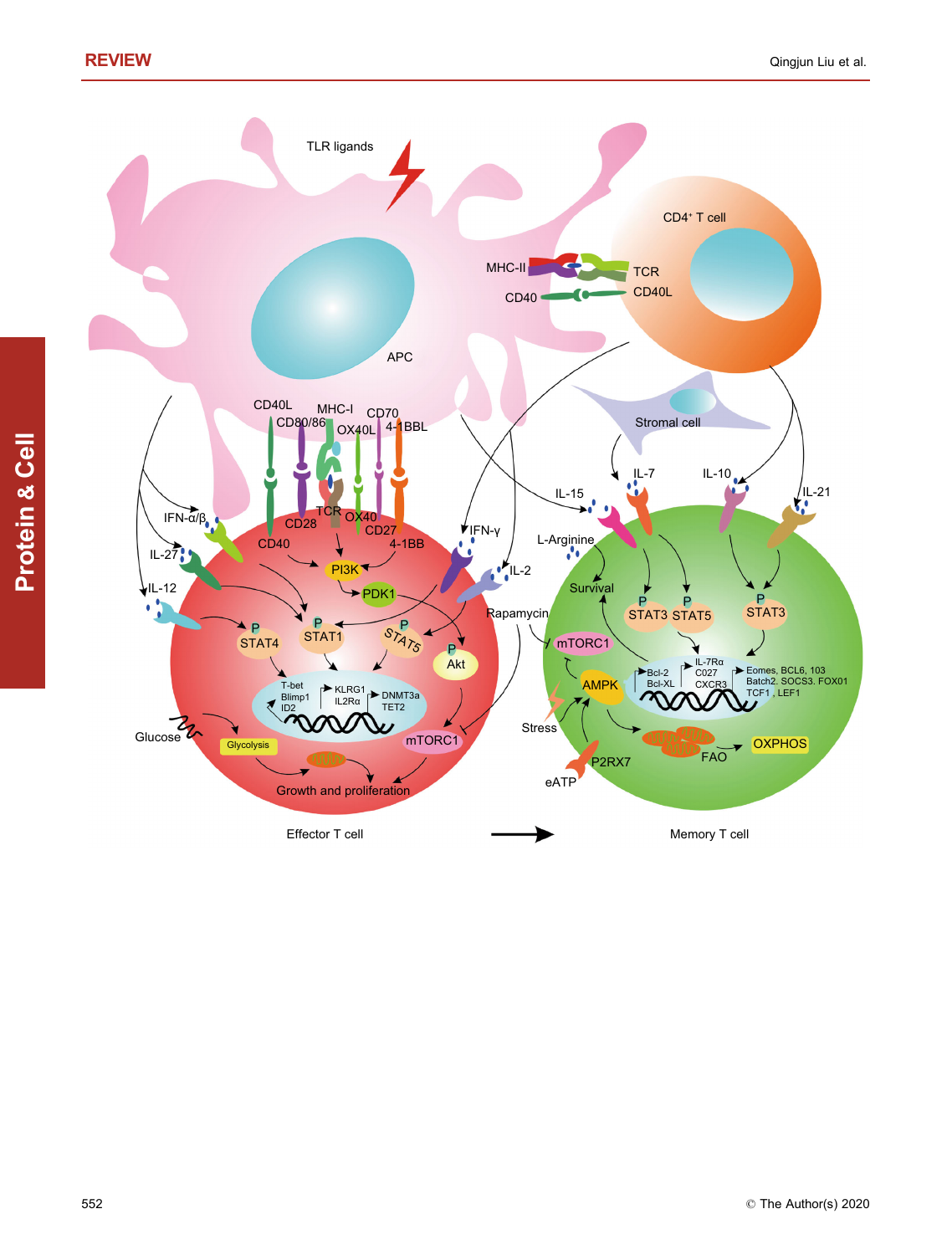<span id="page-4-0"></span>Figure 2. Molecular and metabolic regulation of effector and memory T cell differentiation. Following immunization or infection, naïve CD4<sup>+</sup> T cells are activated by cognate antigens presented by DCs through MHC class II and upregulated CD40L expressions. Then, DCs are licensed by cognate CD4+ T cells through a CD40-CD40L interaction, which enables the DCs to obtain sufficient antigen-presenting and co-stimulation capacities to induce a robust  $CDB<sup>+</sup>$  T cell response. In some cases, DC functional maturation is mediated by TLR ligands and bypasses the requirement for  $CD4<sup>+</sup>$  T cells. The differentiation of effector and memory T cells is orchestrated by three major signals: TCR, co-stimulatory molecules and cytokines. Effector T cells formation initiates with TCR signals delivered by DCs through MHC class I in the presence of antigen, while memory T cells are generated after the antigen is quickly cleared. Integration of TCR signals, co-stimulatory signals including CD28-CD80/CD86, CD40-CD40L, OX40-OX40L, CD27-CD70 and 4-1BB-4-1BBL plays important roles in certain inflammatory settings. Cytokines can affect T-cell differentiation, proliferation and survival at many stages of the immune response. For example, IFN-γ α/β, IL-27, and IL-12 derived from mature DCs and IFN-γ and IL-2 derived from helper CD4+ T cells activate the JAK-STAT signaling pathway mediated through STAT1/STAT4 or STAT5 in effector T cells, while IL-10 and IL-21 secreted by helper CD4<sup>+</sup> T cells selectively activate STAT3 and STAT5 in memory T cells. In addition, memory T cells are maintained in an antigen-independent, cytokineindependent manner mainly through the action of stromal cell derived IL-7 and DC derived IL-15, which promotes cell survival by upregulating the levels of anti-apoptotic proteins such as BCL-2 and BCL-xL. These three classes of signals are closely linked and act collaboratively to endow T cells with different transcriptional profiles. Therefore, effector T cells, characterized as KLRG1high IL7R $\alpha^{low}$  IL2R $\alpha^{high}$  express high level of transcriptional factors such as T-bet, Blimp1, and ID2, and epigenetic regulators including DNMT3a and TET2. In contrast, memory T cells characterized as KLRG1<sup>low</sup> IL7Rα<sup>high</sup> CD27<sup>high</sup> CXCR3high express high level of EOMES, BCL-6, ID3, BATCH2, SOCS3, FOXO1, TCF1 and LEF1. Additionally, effector and memory T cell differentiation are coupled with metabolic reprogramming. In effector T cells, activation of the PI3K-AKT-mTOR pathway promotes aerobic glycolysis, a hallmark of activated T cells. In contrast, in memory T cells, cellular stress, such as growth factor deprivation or a low ratio of ATP/ AMP, will activate AMPK and inhibit mTOR signaling. Moreover, extracellular ATP released from dying cells can activate P2RX7, which further induces AMPK expression and mitochondrial homeostasis. As a result, anabolism is shut down, and metabolism switched to fatty acid oxidation (FAO) and oxidative phosphorylation (OXPHOS). Accordingly, pharmacological inhibitors of mTOR pathway such as rapamycin can be useful to memory T cell induction. Recently elevating L-arginine level was also reported to promote the metabolic shift from glycolysis to oxidative phosphorylation and promote cell survival, providing another potential strategy for memory T cell generation in vitro.

recall responses, resulting from both decreased surface TCR expression and increased protein tyrosine phosphatases expression compared with naïve T cells (Mehlhop-Williams and Bevan, [2014\)](#page-13-0). Second, memory T cells have an enhanced capacity to migrate to lymph nodes. Because they express the lymph node homing receptor CCR7, memory T cells can migrate to lymph nodes where DCs present antigens to them in the context of MHC molecules. Third, memory T cells persist for very long durations. Some studies have reported that Tcm cells can survive for longer than 10 years. Fourth, memory T cells mediate primary immunosurveillance of peripheral tissues. Tcm cells are present in healthy, noninflamed human skin, lung, colon, and cervix tissues, and have potent effector functions. Finally, the Tregs present in the TME have a relatively weak ability to inhibit the functions of memory T cells (Yang et al., [2007\)](#page-14-0).

Several studies have demonstrated that the rapid recall ability of memory T cells is mediated by the ability of transcription factors to bind to DNA encoding appropriate genes, which is in turn regulated epigenetically by the local chromatin state. NF-κB is activated and translocates to the nucleus at similar levels in both naïve and memory T cells but is only able to bind DNA and induce the expression of Ifng in memory T cells (Lai et al., [2011\)](#page-13-0). It has been demonstrated that the abilities of naïve, Tcm and Tem of human CD4<sup>+</sup> subsets to produce cytokines are associated with the presence of positive chromatin modifications at promoters and enhancers of these genes (Barski et al., [2017](#page-10-0)).

The high numbers of CD8<sup>+</sup> T cells and CD45RO<sup>+</sup> memory T cells within a primary tumor lesion remarkably correlate with positive clinical outcome in different cancers (Fridman et al., [2012](#page-11-0)). As previously mentioned, the increased frequencies of Tcm cells (CD4<sup>+</sup> and CD8<sup>+</sup>) and enhanced tumor inflammation profiles in melanoma and non-small cell lung cancer (NSCLC) (Manjarrez-Orduno et al., [2018\)](#page-13-0) are congruent with reports that Tcm cells are the primary repositories of the immunogenic experiences of a lifetime (Wherry et al., [2003;](#page-14-0) Berger et al., [2008\)](#page-11-0). Thus, the Tcm/Teff ratio was proposed as a predictive biomarker of response to checkpoint inhibitors in NSCLC patients (Reboursiere et al., [2018](#page-13-0)).

### ORIGIN OF MEMORY T CELLS

Three models have been proposed to describe memory T cell formation (Fig. [1\)](#page-2-0). In the first model, Tscm, Tcm and Tem cells differentiate from naïve T cells in a stepwise manner as they progress toward a more terminally differentiated phenotype (Sallusto et al., [1999](#page-14-0)) (Fig. [1A](#page-2-0)). A study in support of this model identified a subset of memory T cells with KLRG1<sup>int</sup> expression that were unique in their ability to produce IL-2 (Sarkar et al., [2008\)](#page-14-0). In the second model, memory T cells are predetermined by numeric differences in TCR clonotypic precursor frequencies and intraclonal diversification (Fig. [1B](#page-2-0)). In the third model, memory T cells arise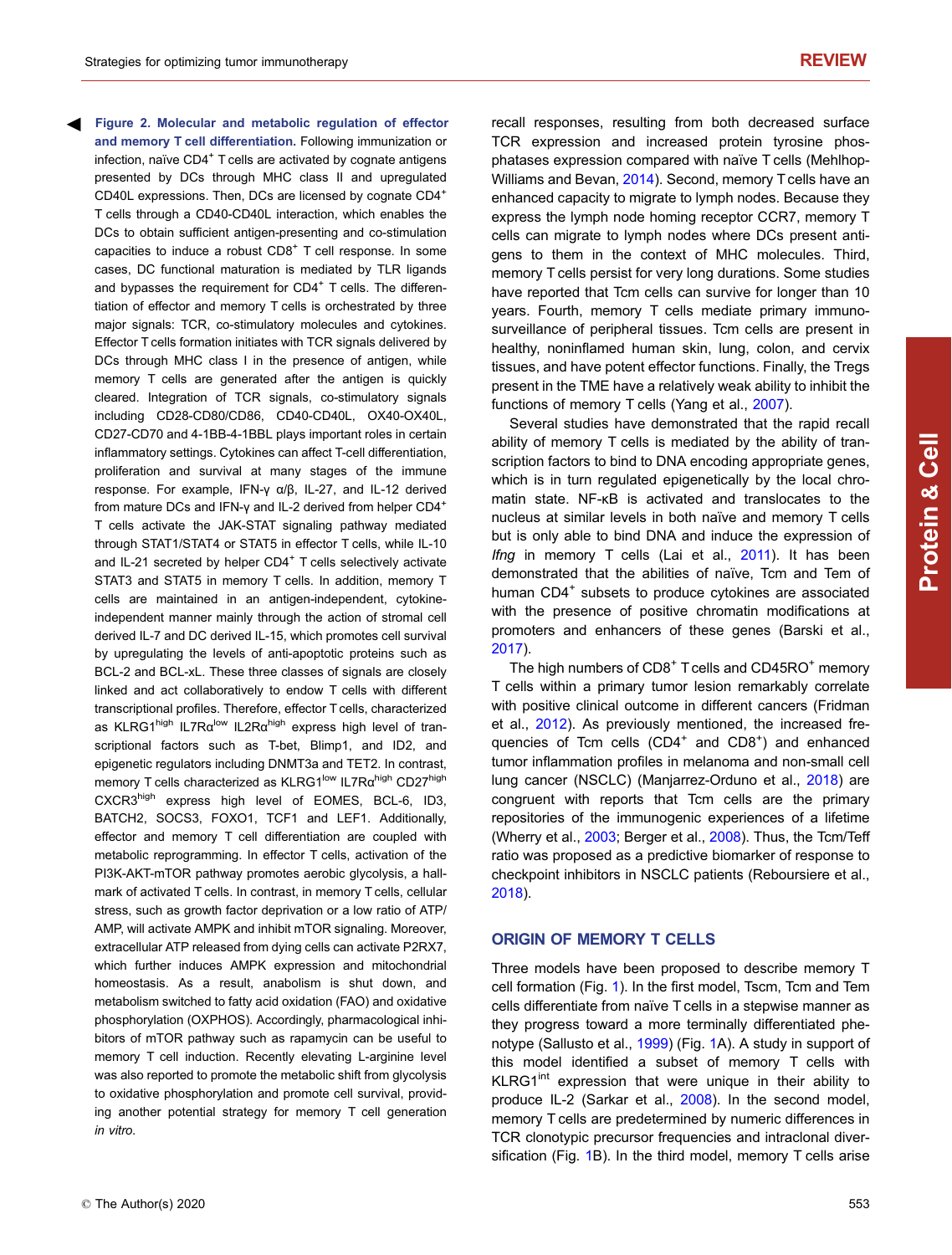during the contraction phase of the immune response and develop directly from effector cells (Fig. [1C](#page-2-0)). Two papers published in Nature provided strong evidence that memory T cells are generated from effector T cells through epigenetic modifications, and revealed that Dnmt3a works as a key DNA methyltransferase in driving memory T cell formation (Akondy et al., [2017](#page-10-0); Youngblood et al., [2017](#page-15-0)). Several studies have shown that the self-renewal properties of antigen-specific memory T cells are maintained through asymmetrical mitoses similar to those of pluripotent stem cells (Chang et al., [2007](#page-11-0); Haining et al., [2008](#page-11-0); Tomayko et al., [2008\)](#page-14-0). Overall, the third model might be the most widely accepted.

# MECHANISMS OF MEMORY T CELL FORMATION

The transition from antigen-activated  $CDB<sup>+</sup>$  T cells to memory T cells depends upon multiple sequential signals, including the strength and duration of TCR stimulation (Williams et al.,  $2008$ ), CD4<sup>+</sup> T cell help (Kaech et al., [2002](#page-12-0); Hikono et al., [2007](#page-12-0); Intlekofer et al., [2007](#page-12-0); Joshi et al., [2007](#page-12-0); Pearce and Shen, [2007;](#page-13-0) Schulz et al., [2009](#page-14-0)), costimulation (the CD28 family (Fos et al., [2008\)](#page-11-0) including CD28, CTLA-4 (Kocak et al., [2006\)](#page-12-0), ICOS, TIM-3, BTLA (Krieg et al., [2007\)](#page-13-0) and PD-1/2; the TNF superfamily including CD40 (Ahlers et al., [2002;](#page-10-0) Ahonen et al., [2004](#page-10-0); Huster et al., [2004](#page-12-0); Sanchez et al., [2007](#page-14-0)), CD27 (Hendriks et al., [2005;](#page-12-0) Dolfi et al., [2008\)](#page-11-0), CD30, 4-1BB (Hendriks et al., [2005;](#page-12-0) Kocak et al., [2006;](#page-12-0) Sabbagh et al., [2008](#page-14-0)), OX40 (Hendriks et al., [2005\)](#page-12-0) and TNF2), and the presence of cytokines (IFN-γ, IL-21, IL-7 and IL-15) (Pearce and Shen, [2007;](#page-13-0) Schulz et al., [2009\)](#page-14-0) that regulate survival (Fig. [2](#page-4-0)). TCR recognition of the peptide: MHC complex results in rapid downregulation of CD62L, SIP1, and IL-7R expression, upregulation of activation markers expression, and acquisition of effector functions. Although signaling induced by MHC-I ligands is not required for  $CD8<sup>+</sup>$  memory T cell survival (Murali-Krishna et al.,  $1999$ ; Jabbari and Harty, [2005](#page-12-0)), it is still conceivable that TCR interaction with low-avidity self-ligands, or ligand-independent signaling, could be involved in memory (Polic et al., [2001\)](#page-13-0). Recently, Jansen et al. demonstrated that stem-like T cells resided in dense antigen-presenting cell niches within tumors, and that tumors that failed to form these structures were not extensively infiltrated by T cells (Jansen et al., [2019\)](#page-12-0). It has been confirmed that DCs play a very important role in memory T cell formation in tumors. CD4<sup>+</sup> T cells help enlarge the initial  $CD8<sup>+</sup>$  T cell response and program the differentiation of responding CD8<sup>+</sup> T cells to generate longlived, protective memory (Bevan, [2004](#page-11-0)). What is more surprising is the evidence that  $CD4<sup>+</sup>$  T cells are also required long after antigen elimination to maintain  $CDB^+$  T cells (Sun et al., [2004](#page-14-0); Badovinac et al., [2006](#page-10-0); Williams and Bevan, [2007\)](#page-14-0). Endogenously activated CD4<sup>+</sup> T cells that express low levels of CD25 and produce numerous cytokines are key to maintaining memory CD8<sup>+</sup> T cells (Setoguchi et al., [2005](#page-14-0)). In mouse CD4<sup>+</sup> T cells, initial TCR signaling works similarly

in naïve and memory cells. However, a key kinase, ZAP-70, is phosphorylated to a lesser degree in memory T cells than in naïve T cells (Farber et al.,  $1997$ ), suggesting that memory T cells actually receive weaker signaling through their TCRs. Nevertheless, a study reported that ZAP-70 phosphorylation was not different between in naïve and memory CD8<sup>+</sup> T cells. However, an increased LAT concentration and phosphorylation in memory T cells led to increased ERK and Jun phosphorylation following activation (Kersh et al., [2003\)](#page-12-0). Another study demonstrated that SLP-76 was phosphorylated to a lesser degree in memory T cells than in naïve cells, again suggesting weaker TCR signaling in memory T cells (Hussain et al., [2002\)](#page-12-0).

IL-7 and IL-15 play very important roles in memory T cell formation by regulating survival. The IL-15 receptor is a three-chain complex including IL-15Rα and two signaling components shared with IL-2R: IL-2Rβ (CD122) and the common γ chain (CD132). The IL-15Rα chain must be expressed in the cell that produces IL-15, suggesting that IL-15α functions as an intracellular transporter for the cytokine and presents IL-15 in a membrane-bound form to recipient cells (Klonowski and Lefrancois, [2005](#page-12-0); Surh and Sprent, [2005](#page-14-0); Ma et al., [2006\)](#page-13-0). Recent studies have suggested that the binding of IL-15 to IL-15α results in a complex that greatly potentiates signaling via the two-chain IL-2/15Rβγ receptor (Mortier et al., [2004](#page-13-0); Mortier et al., [2006](#page-13-0); Quemener et al., [2006;](#page-13-0) Rubinstein et al., [2006](#page-14-0)). Soluble IL-15 upregulates the expression of 4-1BB (CD137) on memory CD8<sup>+</sup> T cells (Pulle et al., [2006](#page-13-0)). Type I IFNAR/STAT1 signals can upregulate IL-15 production by DCs and have been shown to fuel a feed-forward loop required for  $CDB<sup>+</sup>$  T-cell survival during the contraction phase and for T-cell memory cell formation (Kolumam et al., [2005](#page-12-0); Whitmire et al., [2007;](#page-14-0) Bell et al., [2008](#page-10-0)). The transcription factors Foxo1 and KLF2, which are regulated by posttranscriptional modifications, coordinate renewed expression of IL-7R, CD62L, CCR7, and S1P1, and downregulate inflammatory chemokine receptors expression, on cells destined to become Tcm cells. Limited growth factors levels cause activated T cells to shut down growth and proliferative programs sustained through the TCR/CD28, IL-2 and P13K/AKT/mTOR pathways and to upregulate autophagy pathways during trafficking into nonactivated lymphoid tissue and tissue niches. In these sites, Tcm and Tem cell populations become dependent upon cytokines and tissue-specific interactions for maintenance and homeostasis. CD8<sup>+</sup> T cells that receive CD4<sup>+</sup> T cell help in the T cell rich zones of draining lymph nodes may be destined for long-term survival. It is very interesting that the bone marrow (BM) represents an elective site for the maintenance of antitumor memory T cells. A study showed that athymic nu/nu mice inoculated with syngeneic dormant tumor cells isolated from the BM (quiescent tumor cells) maintained the persistence of a high frequency of specific  $CD8<sup>+</sup>$  T cells in the BM and spleen. Furthermore,  $CD44<sup>hi</sup>$ memory T cells from the BM showed a significantly higher turnover rate than corresponding cells from the spleen or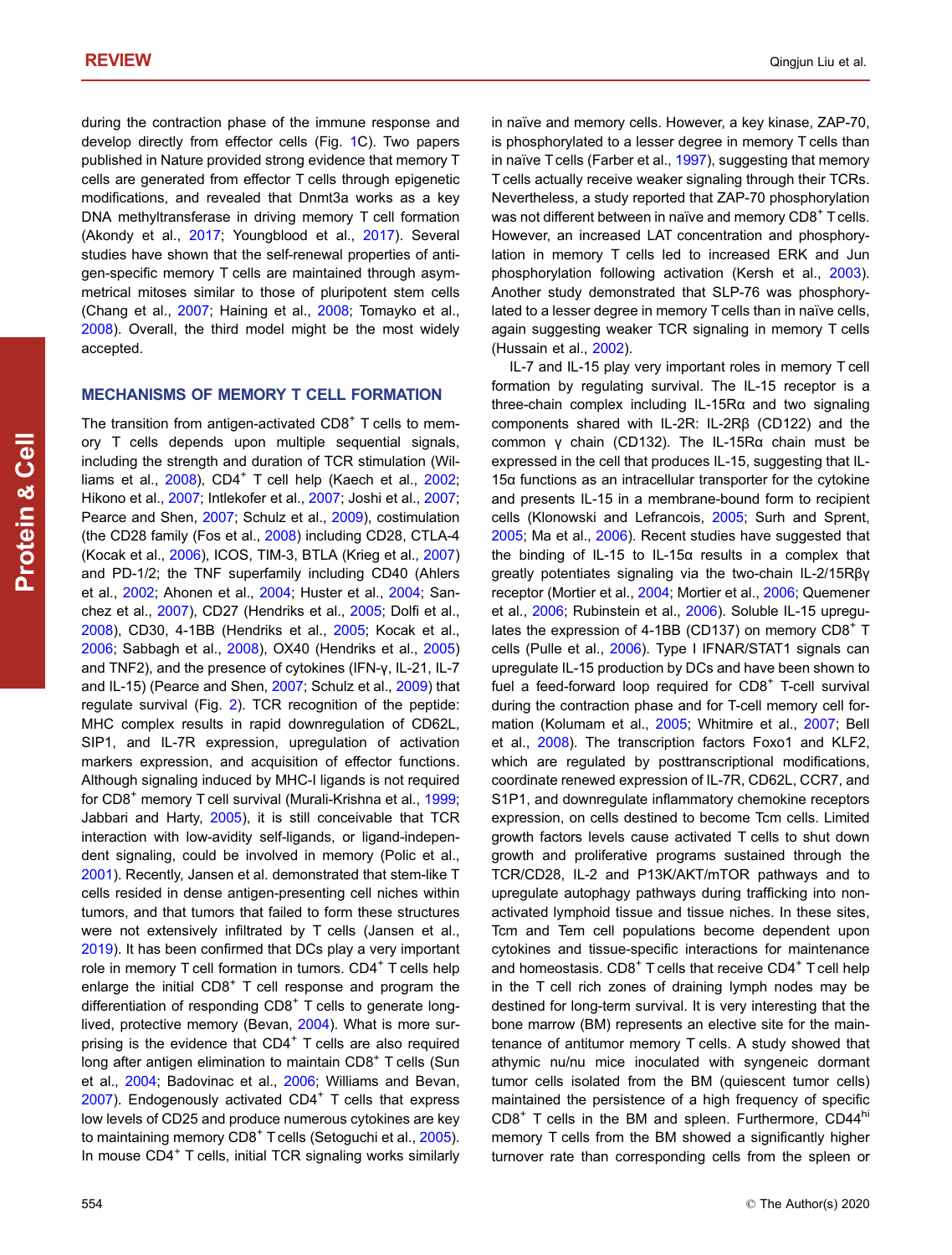lymph nodes (Mahnke et al., [2005](#page-13-0)). A similar result was found in breast cancer patients. The breast cancer patients showed higher proportions of memory  $CD4^+$  and  $CD8^+$  T cells in the BM than healthy subjects. Patients with disseminated tumor cells in their BM had more memory CD4+ T cells and more CD56<sup>+</sup>CD8<sup>+</sup> cells than patients with tumor cell-negative BM (Feuerer et al., [2001\)](#page-11-0). Both studies demonstrated that the microenvironment of the BM containing a low level of antigen favors the maintenance of Agspecific memory T cells. The balance between costimulatory signals that upregulate antiapoptotic factors expression, and negative costimulatory molecules upregulated during the effector phase that block effector function, such as CTLA-4, BTLA-4, and PD1 (during chronic stimulation) ultimately determines the population of cells that survives and becomes the memory pool (Fig. [2](#page-4-0) and Fig. [2](#page-4-0) of the reference (Ahlers and Belyakov, [2010\)](#page-10-0)).

Metabolic activity is intimately linked with T cell fate and function (Fig. [2\)](#page-4-0). Elevated L-arginine levels induce global metabolic changes, including a shift from glycolysis to oxidative phosphorylation, in activated T cells. Elevated L-arginine levels also promote the generation of Tcm cells endowed with a relatively high survival capacity and, in a mouse model, relatively high antitumor activity. Three transcriptional regulators (BAZ1B, PSIP1, and TSN) sense L-arginine levels and promoted T cell survival (Geiger et al., [2016\)](#page-11-0). P2RX7 promotes mitochondrial homeostasis and metabolic function in differentiating memory CD8<sup>+</sup> T cells, at least in part by inducing AMP-activated protein kinase expression (Borges da Silva et al., [2018\)](#page-11-0). Thus, P2RX7 is required for the establishment, maintenance and functionality of long-lived central and tissue-resident memory CD8<sup>+</sup> T cell populations. Bcl-6, a transcriptional repressor and antiapoptotic factor, is necessary for the generation of antigenspecific CD8 T-cell memory and may function by suppressing Blimp-1 mediated activation-induced cell death (AICD) (Ichii et al., [2004\)](#page-12-0). IL-15 can also prevent AICD.

The role of tumor specific  $CDB<sup>+</sup>$  T cells in tumor rejection is well established, thus the fact that many studies focus on the mechanisms underlying memory  $CDB<sup>+</sup>$  T cell formation is comprehensible. However, the role of  $CD4<sup>+</sup>$  T cells in the antitumor response in addition to supporting memory CD8<sup>+</sup> T cell formation is also very important. It has recently been reported that spontaneous and immunotherapy-induced antitumor responses require the activity of tumor antigenspecific CD8<sup>+</sup> and CD4<sup>+</sup> T cells, even in tumors that do not express MHC-II molecules, indicating that  $CD4<sup>+</sup>$  T cells, which recognize antigens displayed by MHC-II, are neces-sary to eliminate tumors (Alspach et al., [2019\)](#page-10-0). Furthermore, we found that IL-15 could induce human  $CD4<sup>+</sup>$  T cells to develop memory phenotypes more easily than human CD8<sup>+</sup> T cells, the induced memory CD4<sup>+</sup> T cells could respond to DCs pulsed with tumor antigens (Data not shown). Recently, it has been found that the gut microbiota can promote memory CD4<sup>+</sup> T cell formation in tumor-bearing mice and cancer patients (Pitt et al., [2016\)](#page-13-0). We believe that an

increasing number of studies will focus on the mechanisms underlying memory  $CD4<sup>+</sup>$  T cell formation in the future.

Overall, the molecular mechanisms underlying memory T cell formation are very complicated, and we clearly depict them in the review as much as possible (Fig. [2](#page-4-0)). With the deepening and development of research, we believe that the molecular mechanisms underlying memory T cell formation will be made clearer.

# THE ROLE OF THE GUT MICROBIOTA IN MEMORY T CELL FORMATION

The gut microbiota contributes to digestion, epithelial barrier integrity, and mucosal immunity. Though the 'mucosal firewall' confines microbial antigens to the gut-associated lymphoid tissue, dendritic cells drive T cell differentiation in response to dietary antigens and commensal bacteria. Vast numbers of potentially commensal-reactive effector and memory T cells populate the intestinal mucosae in the context of unique human exposure to pathogenic and nonpathogenic microorganisms (Farber et al., [2014](#page-11-0)). It has been suggested that the role of immune memory in vertebrates is to preserve proper immune homeostasis with commensal microorganisms through coevolution (McFall-Ngai, [2007\)](#page-13-0). Studies in mouse models have shown that the presence and composition of the microbiome are crucial in promoting appropriate immune responses to pathogens and maintaining proper immune homeostasis (Maynard et al., [2012\)](#page-13-0). Germ-free mice, which lack a microbiota, have poorly developed innate and adaptive immune systems. Germ-free mice do not have a mucous layer, and AMP production, sIgA secretion, and barrier-protective IL-22/IL-17A expression are downregulated, limited in function, or undetectable (Round and Mazmanian,  $2009$ ). Similar to  $CD4<sup>+</sup>$  T cell numbers, intestinal CD8<sup>+</sup> T cell numbers are markedly reduced in germ-free or antibiotic-treated mice compared to SPF animals (Tanoue et al., [2019](#page-14-0)). Accordingly, colonization with a defined consortium of human commensals restores the deficit in colonic IFN-γ-producing CD8<sup>+</sup> T cells in germ-free mice. Furthermore, SPF laboratory mice lack effector-differentiated and mucosally distributed memory T cells, however, wild pet store mice have these memory cell populations and had a much more diverse microbial experience (Beura et al., [2016](#page-11-0)). Thus, wild or pet store mice reflect the adult human situation more accurately than SPF mice. It has been reported that bifidobacteria can promote vaccine efficacy by enhancing immunological memory. Infants with a relatively high abundance of bifidobacteria have relatively robust CD4<sup>+</sup> T-cell responses against BCG and tetanus toxoid at 15 weeks and 2 years of age (Huda et al., [2019\)](#page-12-0).

Recently, several studies have demonstrated that the gut microbiome can improve the therapeutic efficacy of chemotherapeutic drugs and blocking ICI antibodies, and potentially limit ICI immune-mediated toxicity (Gopalakrishnan et al., [2018a;](#page-11-0) Gopalakrishnan et al., [2018b](#page-11-0); Routy et al.,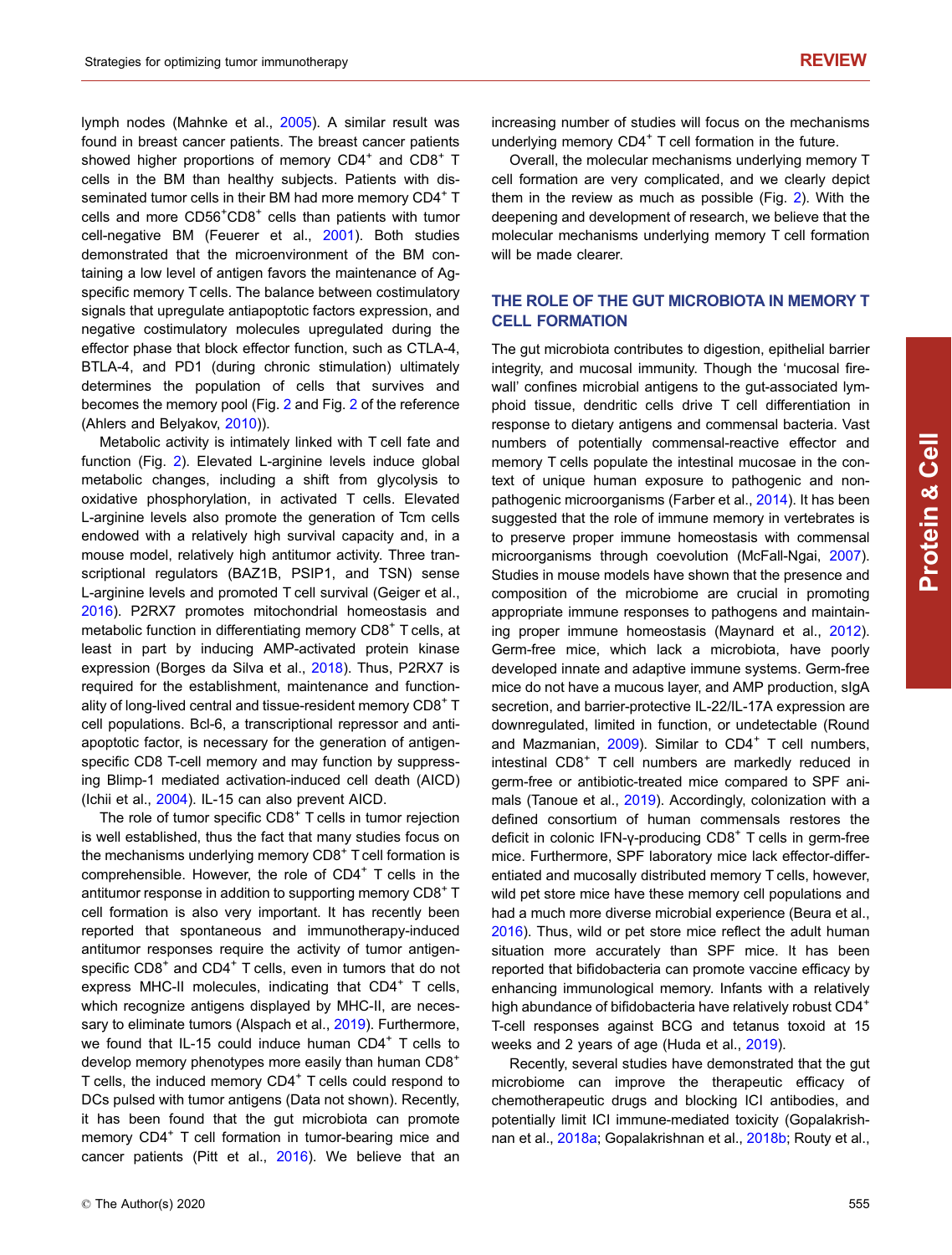<span id="page-7-0"></span>

Figure 3. Methods to transform Teff cells into T cells with a memory phenotype by conditional culture in (ex) vivo. These approaches would endow T cells specific to tumor antigens with superior persistence and antitumor immune function in cancer patients.

[2018;](#page-14-0) Riquelme et al., [2019](#page-13-0)), furthermore, the gut microbiome can induce memory T cell formation during the process of the tumor elimination (Viaud et al., [2013\)](#page-14-0). It has been reported that the gut microbiota contributes to the antitumor effect of cyclophosphamide partly by stimulating memory T cell formation. It has been found that cyclophosphamide can change the composition of gut microbes, reducing of lactobacilli and enterococci levels, and inducing gram-positive bacterial transfer to the secondary lymphoid organs, and that the microbes in the secondary lymphoid organs can stimulate the host to produce a group of special 'pathogenic' Th17 cells (pTh17) and an immune reaction involving memory Th1 cells (Viaud et al.,  $2013$ ). There are memory CD4<sup>+</sup> T cells specific to some Bacteroides species in the spleens of anti-CTLA-4 mAb treated mice and in the blood of ipilimumabtreated cancer patients (Pitt et al., [2016](#page-13-0)). Data from 37 advanced NSCLC patients receiving nivolumab enrolled in clinical trials have demonstrated a strong correlation between the level of gut microbiome diversity and anti-PD-1 antibody efficacy in advanced NSCLC Chinese patients (Jin et al., [2019](#page-12-0)). Patients with high gut microbiome diversity (reported as favorable gut microbiome) exhibited increase in memory T and NK cell signatures in peripheral blood samples. Routy et al. found that antibiotics compromise the efficacy of PD-1 blockade in mouse tumor models and cancer patients. Reconstitution with commensals such as A. muciniphila and E. hirae reversed resistance to PD-1 blockade in antibiotic-treated mice. Reconstitution with immune-sensitizing microbes was associated with the accumulation of central memory CCR9<sup>+</sup>CXCR3<sup>+</sup> CD4<sup>+</sup> T cells in an IL-12-dependent manner, resulting in an incremental increase in CD4/Foxp3 ratios (Routy et al., [2018](#page-14-0)). An outstanding study conducted by the Kenya Honda group reported that a consortium of 11 bacterial strains from healthy human donor feces could potentially induce IFN-γ-producing CD8<sup>+</sup> T cells and enhance the therapeutic efficacy of immune checkpoint inhibitors (anti-PD-1 and anti-CTLA4 antibodies) in syngeneic tumor models (MC-38 tumor and melanoma) in a manner, dependent on CD103<sup>+</sup> DCs and MHC-I molecules. Furthermore, memory T cell phenotypes were observed (Tanoue et al., [2019](#page-14-0)). Vétizou found that memory T cells specific to B. thetaiotaomicron or B. fragilis were associated with the efficacy of an anti-CTLA-4 antibody (Vetizou et al., [2015](#page-14-0)). These findings provide important implications for the role of gut microbiome diversity in memory  $T$  cell (especially memory  $CD4<sup>+</sup>$  T cells) formation in chemotherapy and ICI immunotherapy responses.

An attenuated Salmonella enterica serovar typhimurium strain can deliver heterologous antigens to induce cytotoxic effector and memory CD8<sup>+</sup> T cell responses resulting in efficient prevention of tumor growth. Furthermore, it has been demonstrated that immunization elicits high frequencies of peptide-specific  $CD8<sup>+</sup>$  Tcm and Tem cells in the spleen, whereas in the blood the majority of peptide-specific lymphocytes belonged to the Tem and Teff CD8<sup>+</sup> cell subsets (Panthel et al., [2006\)](#page-13-0). Thus, the bacterial type III secretion system can be used for heterologous antigen delivery to induce cytotoxic effector and memory  $CDB<sup>+</sup>$  T cell responses, resulting in efficient prevention of tumor growth.

The mechanisms underlying memory T cell formation induced by the gut bacteria may partly involve the mucosal immune system to sensing the microbiota through several receptors resulting in cytokine or chemokine production. For example, NLRP6 mediates the activation of mucus secretion (Wlodarska et al., [2014\)](#page-14-0), AHR mediates IL-22 production (Monteleone et al., [2011](#page-13-0)), MyD88 mediates microbiotaspecific IgA secretion (Kubinak et al., [2015\)](#page-13-0), TLRs mediate AMP secretion(Zhang and Gallo, [2016\)](#page-15-0), and GPCRs mediate T cell activation (Wang, [2018](#page-14-0)). Colonizing microbes phagocytosed by DCs stimulate DCs to release proinflammatory cytokines such as IL-6, TNF, OX40 and IL-12. Noninvasive microbiota species can provide multiple signals that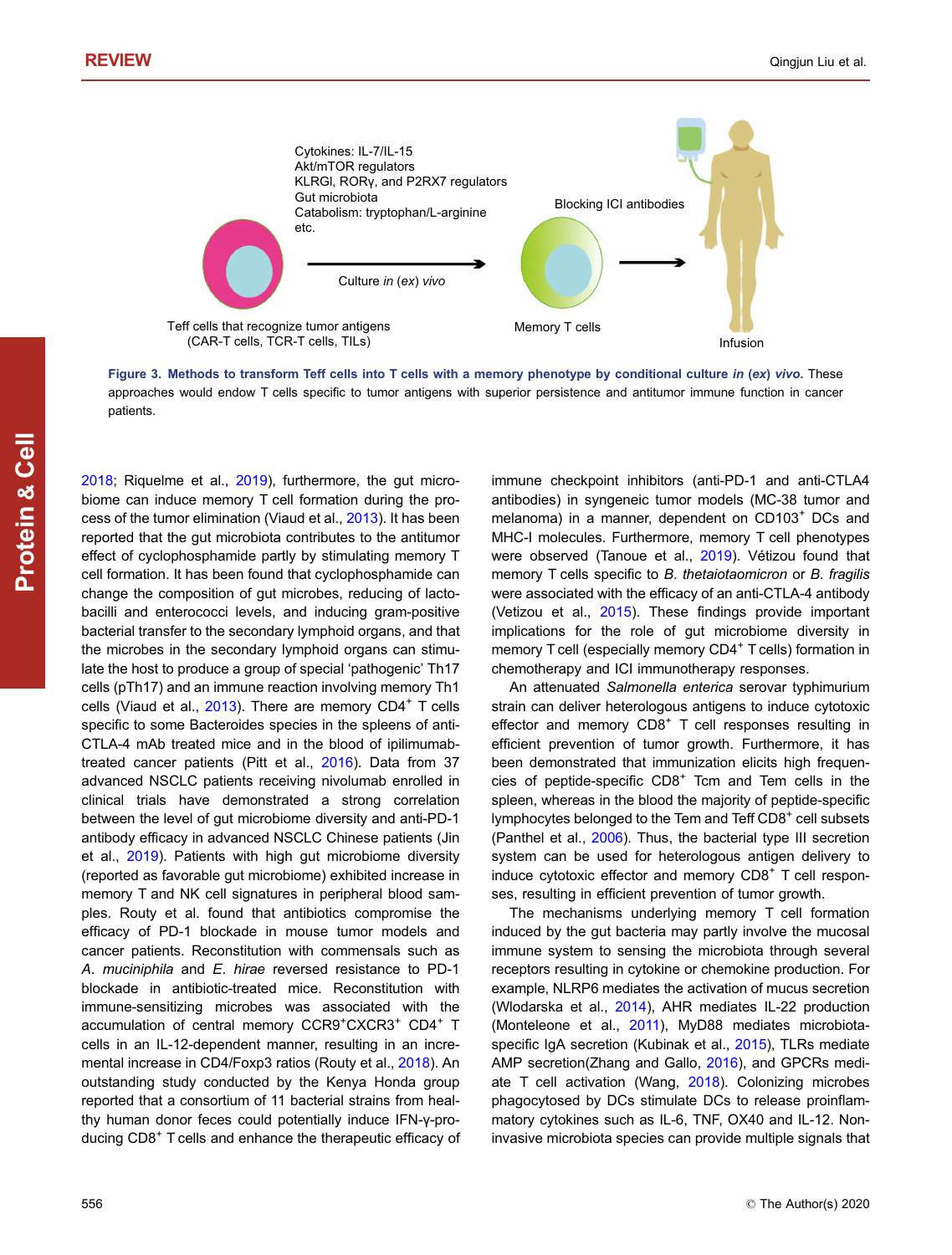influence the generation of Tregs, which is mediated by goblet cells and CD103<sup>+</sup> DCs combined with high levels of TGF-β and IL-10. Furthermore, receptor activation is tightly regulated and dependent on the cell type, the amplitude of the signal, and the location in the tissue and microenvironment (Ignacio et al., [2016\)](#page-12-0). Thus, the presence, absence, or amplitude of microbiota-induced factors drives polarization of antigen-specific memory T cells (Brown et al., [2019\)](#page-11-0). Several studies demonstrated that gut microbiota catabolism regulates the differentiation of memory T cells. SCFAs and tryptophan metabolites are synthesized by clostridium and sensed by GPCRs and AHRs, respectively, on both T cells and DCs, which also directly promotes Tregs differentiation. It has been reported that memory  $CDB^+$  T cells are susceptible to tryptophan catabolism mediated by IDO. Overexpression of IDO in vivo can attenuate the generation and function of both Tcm  $CDB<sup>+</sup>$  cells and Tem  $CDB<sup>+</sup>$  cells, while suppressing IDO activity promoted their generation of these subsets (Liu et al., [2007\)](#page-13-0). Intracellular L-arginine concentrations directly impact the metabolic fitness and survival capacity of T cells, and promote the generation of central memory-like cells endowed with a relatively high survival capacity and, in a mouse model, antitumor activity. Moreover, arginine supplementation during the in vitro expansion of T cells promotes T cell differentiation into Tcm-like cells with superior antitumor activity (Geiger et al., [2016\)](#page-11-0). A study demonstrated that the microbiota-derived short-chain fatty acid (SCFA), butyrate, promoted cellular metabolism, and enhanced the memory potential of activated CD8<sup>+</sup> T cells. SCFAs were required for optimal recall responses upon antigen re-encounter. Mechanistic experiments revealed that butyrate uncoupled the tricarboxylic acid cycle from glycolytic input in  $CD8<sup>+</sup>$  T cells, which allowed preferential fueling of oxidative phosphorylation through sustained glutamine utilization and fatty acid catabolism (Bachem et al., [2019\)](#page-10-0). ILC3s express CD30L and OX40L to prevent inflammatory responses while also supporting memory cell responses necessary for optimal immunity through regulating host-commensal bacteria interactions (Goc et al., [2015](#page-11-0)). There are commensal-specific memory T cells in the peripheral blood and mucosal samples of healthy people, which are capable of expressing different cytokines according to their immune specificities (Hegazy et al., [2017](#page-12-0); Sorini et al., [2018\)](#page-14-0). Furthermore, the intestinal microbiota also modulates IgA production through the generation of ATP which mediates P2X7 signaling in T follicular helper cells (Proietti et al., [2014;](#page-13-0) Proietti et al., [2019](#page-13-0)). Thus, we speculate that enhancement of the efficacy of antitumor therapy may be due to the activation of memory T cells by crosstalk between gut microbes and various immune cells. This suggests that targeting gut bacteria in conjunction with immunotherapy could boost the success rates of drugs.

In summary, the gut microbiota may enhance the functions of DCs by increasing the potency of tumor antigen presentation and cytokine production, increase the formation of memory T cells and their trafficking from the mesenteric

and draining lymph nodes to the TME, decrease Treg and MDSC numbers, and increase the recruitment and activation of IFN-γ-producing tumor antigen-specific effector T cells which together contribute to the modulation of the antitumor immune response.

# MANIPULATION TO PRODUCE MEMORY T CELLS IN (EX) VIVO

Because memory T cells play important roles in antitumor therapy, several strategies might be developed to promote the phenotypes and functions of memory T cells in (ex) vivo based on the mechanisms underlying natural memory T cell formation (Figs. [2](#page-4-0) and [3](#page-7-0)).

It is well accepted that IL-7 and IL-15 are involved in maintaining the numbers of  $CDB<sup>+</sup>$  memory cells in vivo (Klonowski and Lefrancois, [2005](#page-12-0); Surh and Sprent, [2005;](#page-14-0) Ma et al., [2006](#page-13-0); Cieri et al., [2013\)](#page-11-0). An in vitro system based on IL-7 and IL-15 that leads to the generation of Tcm-like CD8<sup>+</sup> T cells has been developed (Carrio et al., [2004](#page-11-0)). We also found that IL-15 promoted the generation of human Tcm-like  $CD4^+$  T cells more easily than Tcm-like  $CD8^+$  T cells. IL-7 has been shown to be as efficient as IL-15 in promoting the differentiation of cells with memory phenotypes. Naïve  $T$  cells as well as memory  $CDB<sup>+</sup> T$  cells express the IL-7 receptor, and stimulation through this receptor is thought to result in prosurvival signaling in both subsets. The contributions of IL-15 to memory are more specific, and more complex than those of IL-7. It has been reported that IL-27 and IL-15 are critical for subunit vaccine-elicited T cell responses and function through a mitochondrial metabolic program (Klarquist et al., [2018\)](#page-12-0). Recently, Adachi et al. engineered IL-7 and CCL19-expressing CAR-T cells, which mediated memory responses against tumors and resulted in complete regression of pre-established solid tumors and prolonged mouse survival (Adachi et al., [2018\)](#page-10-0). A specific memory T cell culture system developed by Butler et al. included artificial antigen-presenting cells (aAPCs), IL-2 and IL-15, which could generate specific antitumor Tcm and Tem cells with the capacity to survive for prolonged periods of time ex vivo (Butler et al., [2007](#page-11-0); Gomez-Eerland et al., [2014](#page-11-0)). They showed that these CTLs trafficked to tumors, mediated biological and clinical responses, and established antitumor immunological memory (Butler et al., [2011\)](#page-11-0).

The mTOR-Akt pathway plays an important role in the formation of memory T cells. Accordingly, mTOR inhibitors (mTORi) permit the differentiation of naïve T cells into cells with a memory phenotype and allow the production of IL-2 (Setoguchi et al., [2015;](#page-14-0) Merino et al., [2016](#page-13-0)). However, IL-2 production driven by mTORi also allows the differentiation of naïve T cells into Treg cells (Battaglia et al., [2005;](#page-10-0) Kopf et al., [2007](#page-12-0); Wang et al., [2012\)](#page-14-0). Rapamycin has been demonstrated to have an immunostimulatory effect on generation of memory CD8<sup>+</sup> T cells (Araki et al., [2009\)](#page-10-0). The requirement for mTOR-Akt pathway signaling was confirmed by Merino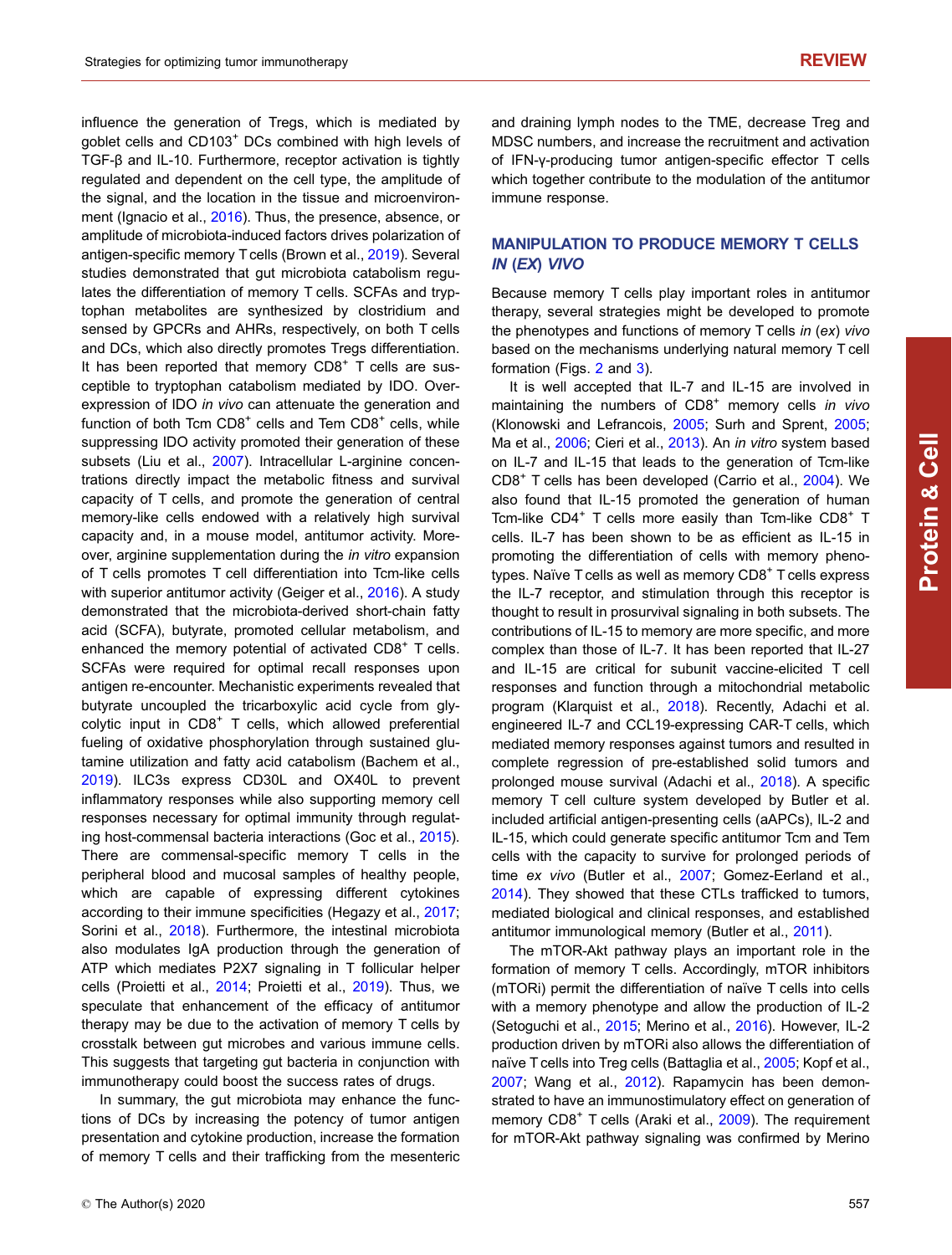et al. using tacrolimus, which permitted sorted naïve T cells to differentiate into Tcm cells, and rapamycin, which produced not only Tcm phenotypes but also Tem phenotypes (Merino et al., [2016](#page-13-0)). They also found that the effects of rapamycin on phenotypic changes in Tcm and Tem cells were observed even at low concentrations. In contrast, rapamycin was able to control the proliferation of memory T cells only at a high concentration (Merino et al., [2016](#page-13-0)). The mTOR pathway is well-documented to promote continuous production of IFN-γ by memory T cells (Setoguchi et al., [2015\)](#page-14-0). However, rapamycin fails to control IFN-γ production by memory T cells (Merino et al., [2016](#page-13-0)). Agonist TIL Akt inhibition enhances the expansion of potent tumor-specific lymphocytes with memory cell characteristics (Crompton et al., [2015](#page-11-0)). It is important to note that a nonapoptotic Fas signal, which results in Akt-driven cellular differentiation, mediates the conversion of naïve T cells into memory T cells. Thus, Fas signaling blockade preserves the antitumor activity of naïve cells within mixed cell populations (Dolfi et al., [2008;](#page-11-0) Klebanoff et al., [2016\)](#page-12-0). A high potassium (K<sup>+</sup>) concentration impairs TCR-driven Akt-mTOR phosphorylation and the effector program. Accordingly, lowering the  $K^+$ concentration improves effector function in vitro and in vivo, and enhances tumor clearance and survival in melanomabearing mice (Eil et al., [2016](#page-11-0)). Thus, controlling Akt/mTOR signaling may represent a new strategy for forming memory T cells.

KLRG1 is induced in highly cytotoxic and proliferative effector CD8<sup>+</sup> T cells that receive strong cumulative TCR and inflammatory signals. It has been demonstrated that KLRG1<sup>+</sup>IL-7Ra<sup>+</sup> effector CD8<sup>+</sup> T cells downregulate KLRG1 expression in a Bach2-dependent manner and differentiated into long-lived circulating and tissue-resident ''exKLRG1'' memory cells. These memory T cells retain high cytotoxic and proliferative capacities distinct from those of other populations, and contributed to effective anti-influenza and antitumor immunity (Herndler-Brandstetter et al., [2018](#page-12-0)). Furthermore, Hu et al. showed that a synthetic, small-molecule RORγ agonist could potentiate the antitumor activities of human Th17 and Tc17 cells since RORγ agonists conferred durable memory and stemness in vivo (Hu et al., [2018](#page-12-0)). Thus, regulating KLRG1 or RORγ may be one method to induce a memory T cells phenotype. It was recently reported that P2RX7 is required for the establishment, maintenance and functionality of long-lived central and tissue-resident memory CD8<sup>+</sup> T cell populations (Borges da Silva et al., [2018;](#page-11-0) Greene et al., [2018\)](#page-11-0). P2RX7 is a purinergic receptor and is used for sensing extracellular adenosine triphosphate. According to the study conclusion, we speculate that ATP will be a good reagent to induce a memory T cell phenotype.

The gut microbiota and associated catabolites promote memory T cells formation and enhance the antitumor efficacy of blocking ICI antibodies. Thus, improvement in the constitution of the gut microbiota of tumor patients by some approaches or replenishment of some catabolites such as arginine ex vivo, could represent attractive antitumor strategies. Vancomycin treatment induces an increase in systemic  $CD8\alpha^+$  DC numbers, which sustains adoptively transferred antitumor T cells systemically in an IL-12-dependent manner. It has been demonstrated that the gut microbiota plays an important role in the antitumor effectiveness of ACT (Uribe-Herranz et al., [2018](#page-14-0)). Therefore, altering the gut microbiota is a promising way to improve the response to ACT therapy. In mouse tumor models studies, the arginine inhibitor INCB001158 increased CD8<sup>+</sup> T cell and NK cell tumor infiltration and stimulated the production of inflammatory cytokines in the TME (Steggerda et al., [2017\)](#page-14-0). INCB001158 in combination with the immune checkpoint inhibitor antibody pembrolizumab is currently being evaluated in a clinical trial (Blankenstein et al., [2012\)](#page-11-0). Thus, tryptophan and L-arginine could also be used for inducing memory T cell phenotypes.

Overall, we can manipulate T cells to induce memory T cell phenotypes in many ways such as cytokines administration, Akt/mTOR regulators administration, KLRG1, RORγ or P2RX7 regulation, microbiome manipulation and catabolism regulation.

# CONCLUDING REMARKS

Immunotherapy is a promising treatment approach for advanced cancers. ACT and blocking ICI antibodies (Anti-PD-1 and anti-CLTL-A4 antibodies) represent two major potentially curative treatments for patients with advanced cancer. The progress in the ability to genetically redirect patient-derived peripheral blood T cells toward tumors by modification with antigen specific TCRs or CARs has greatly simplified the generation of therapeutic T cells. Given the clinical efficacy of T cell therapy combined with the ability of T cells to be manufactured according to standardized procedures, ACT is now poised to enter mainstream clinical practice. However, the majority of clinical experiences with ACT have used cells extensively expanded ex vivo, generating cells with Tem or Teff phenotypes for cell transfer (Powell et al., [2005;](#page-13-0) Pule et al., [2008](#page-13-0); Johnson et al., [2009\)](#page-12-0). These effector phenotypes have been a suboptimal predictor of in vivo performance, potentially because the ex vivo expansion process drives cells to take on an overmanipulated, exhausted phenotype (Dudley et al., [2002;](#page-11-0) Yee et al., [2002](#page-15-0); Klebanoff et al., [2006](#page-12-0)).

ACT of purified naïve Tscm, and Tcm cell subsets results in superior persistence and antitumor immunity compared with ACT of populations containing Tem and Teff cells (Golubovskaya and Wu, [2016\)](#page-11-0). Thus, other immunotherapy strategies resulting in memory T cell formation could produce better antitumor efficacy than current strategies (Fig. [2\)](#page-4-0). This review systematically discussed the efficacy against tumors, cell origin, formation mechanisms of memory T cells, and the role of the gut microbiota in memory T cell formation. We hope to reveal the molecular pathways driving memory T cell formation, which will be essential in the development of rational approaches to optimize cancer immunotherapy. This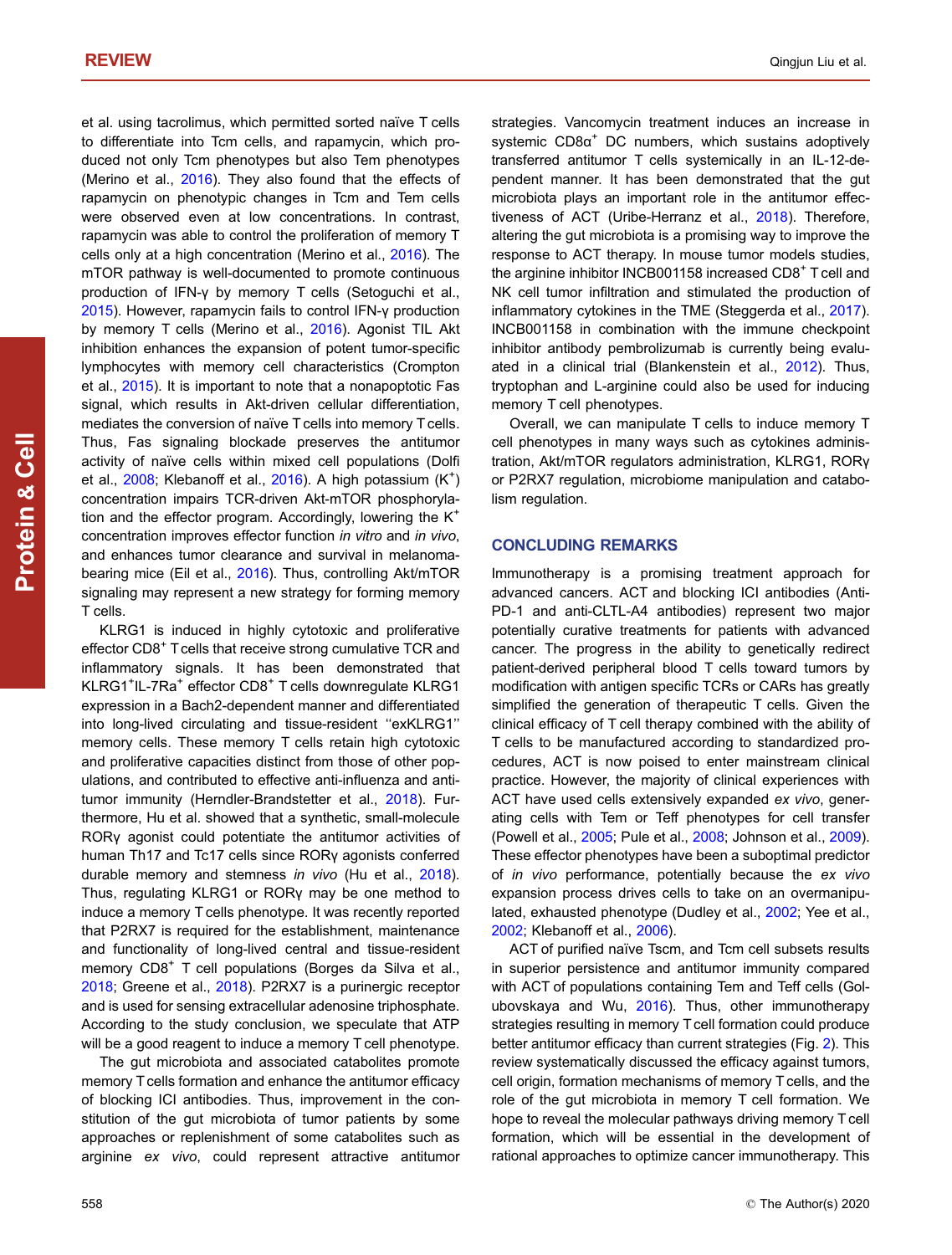<span id="page-10-0"></span>work will greatly help us to optimize the source, expansion, and quality of therapeutic T cells used for transfer. Better exploitation of homeostatic proliferation, during conditioning regimens to expand memory-phenotype T cells ex vivo as described above, may provide additional options for human ACT protocols (Fig. [3\)](#page-7-0). Furthermore, blocking ICI antibodies can block the inhibitory effect of tumor cells on T cells, and some gut microbes play important roles in promoting and maintaining memory T cells. Thus, blocking ICI antibodies and gut microbiota-based reagents will broaden the availability of ACT for patients, both alone and in combination with other therapeutic modalities.

#### ACKNOWLEDGEMENTS

This work was supported by Nation Science and Technology Major Projects for Major New Drugs Innovation and Development (2018ZX09711003-004-002 to L.C.) and by Newish Technology (Beijing) Co.

#### AUTHOR CONTRIBUTIONS

QL conceived and wrote the paper, and LC and SZ polished the manuscript.

#### ABBREVIATIONS

aAPC, artificial antigen-presenting cell; ACT, adoptive cell transfer; AICD, activation-induced cell death; APC, antigen-presenting cell; BM, bone marrow; CAR, chimeric antigen receptor; CTLA-4, cytotoxic T lymphocyte–associated protein 4; DCs, dendritic cells; HCC, hepatocellular carcinoma; ICI, immune checkpoint inhibitors; MDSCs, myeloid-derived suppressor cells; KLGR-1, Killer cell lectinlike receptor subfamily G, member 1; MHC, major histocompatibility complex; mTORi, mTOR inhibitors; MVI, microvascular invasion; NSCLC, non-small cell lung cancer; PBMC, peripheral blood mononuclear cell; PD-1, programmed cell death 1; SCFA, shortchain fatty acid; Tcm, central memory T cell; TCR, T-cell receptor; Teff, effector T cell; Tem, effector memory T cell; TILs, tumorinfiltrating lymphocytes; TME, tumor microenvironment; Tregs, regulatory T cells; TRM, tissue-resident memory T Cells; Tscm, stem cell memory T cell

#### COMPLIANCE WITH ETHICS GUIDELINES

Qingjun Liu, Zhongjie Sun and Ligong Chen declare that they have no conflict of interest. This article does not contain any studies with human or animal subjects performed by the any of the authors.

#### OPEN ACCESS

This article is licensed under a Creative Commons Attribution 4.0 International License, which permits use, sharing, adaptation, distribution and reproduction in any medium or format, as long as you give appropriate credit to the original author(s) and the source, provide a link to the Creative Commons licence, and indicate if

changes were made. The images or other third party material in this article are included in the article's Creative Commons licence, unless indicated otherwise in a credit line to the material. If material is not included in the article's Creative Commons licence and your intended use is not permitted by statutory regulation or exceeds the permitted use, you will need to obtain permission directly from the copyright holder. To view a copy of this licence, visit [http://](http://creativecommons.org/licenses/by/4.0/) [creativecommons.org/licenses/by/4.0/](http://creativecommons.org/licenses/by/4.0/).

### **REFERENCES**

- Adachi K, Kano Y, Nagai T, Okuyama N, Sakoda Y, Tamada K (2018) IL-7 and CCL19 expression in CAR-T cells improves immune cell infiltration and CAR-T cell survival in the tumor. Nat Biotechnol 36:346–351
- Ahlers JD, Belyakov IM (2010) Memories that last forever: strategies for optimizing vaccine T-cell memory. Blood 115:1678–1689
- Ahlers JD, Belyakov IM, Terabe M, Koka R, Donaldson DD, Thomas EK, Berzofsky JA (2002) A push-pull approach to maximize vaccine efficacy: abrogating suppression with an IL-13 inhibitor while augmenting help with granulocyte/macrophage colonystimulating factor and CD40L. Proc Natl Acad Sci U S A 99:13020–13025
- Ahonen CL, Doxsee CL, McGurran SM, Riter TR, Wade WF, Barth RJ, Vasilakos JP, Noelle RJ, Kedl RM (2004) Combined TLR and CD40 triggering induces potent CD8+ T cell expansion with variable dependence on type I IFN. J Exp Med 199:775–784
- Akondy RS, Fitch M, Edupuganti S, Yang S, Kissick HT, Li KW, Youngblood BA, Abdelsamed HA, McGuire DJ, Cohen KW et al (2017) Origin and differentiation of human memory CD8 T cells after vaccination. Nature 552:362–367
- Alspach E, Lussier DM, Miceli AP, Kizhvatov I, DuPage M, Luoma AM, Meng W, Lichti CF, Esaulova E, Vomund AN et al (2019) MHC-II neoantigens shape tumour immunity and response to immunotherapy. Nature 574:696–701
- Araki K, Turner AP, Shaffer VO, Gangappa S, Keller SA, Bachmann MF, Larsen CP, Ahmed R (2009) mTOR regulates memory CD8 T-cell differentiation. Nature 460:108–112
- Bachem A, Makhlouf C, Binger KJ, de Souza DP, Tull D, Hochheiser K, Whitney PG, Fernandez-Ruiz D, Dahling S, Kastenmuller W et al (2019) Microbiota-derived short-chain fatty acids promote the memory potential of antigen-activated CD8(+) T cells. Immunity 51(2):285–297.e5
- Badovinac VP, Messingham KA, Griffith TS, Harty JT (2006) TRAIL deficiency delays, but does not prevent, erosion in the quality of "helpless" memory CD8 T cells. J Immunol 177:999–1006
- Barski A, Cuddapah S, Kartashov AV, Liu C, Imamichi H, Yang W, Peng W, Lane HC, Zhao K (2017) Rapid recall ability of memory T cells is encoded in their epigenome. Sci Rep 7:39785
- Battaglia M, Stabilini A, Roncarolo MG (2005) Rapamycin selectively expands CD4+CD25+FoxP3+ regulatory T cells. Blood 105:4743–4748
- Bell JJ, Ellis JS, Guloglu FB, Tartar DM, Lee HH, Divekar RD, Jain R, Yu P, Hoeman CM, Zaghouani H (2008) Early effector T cells producing significant IFN-gamma develop into memory. J Immunol 180:179–187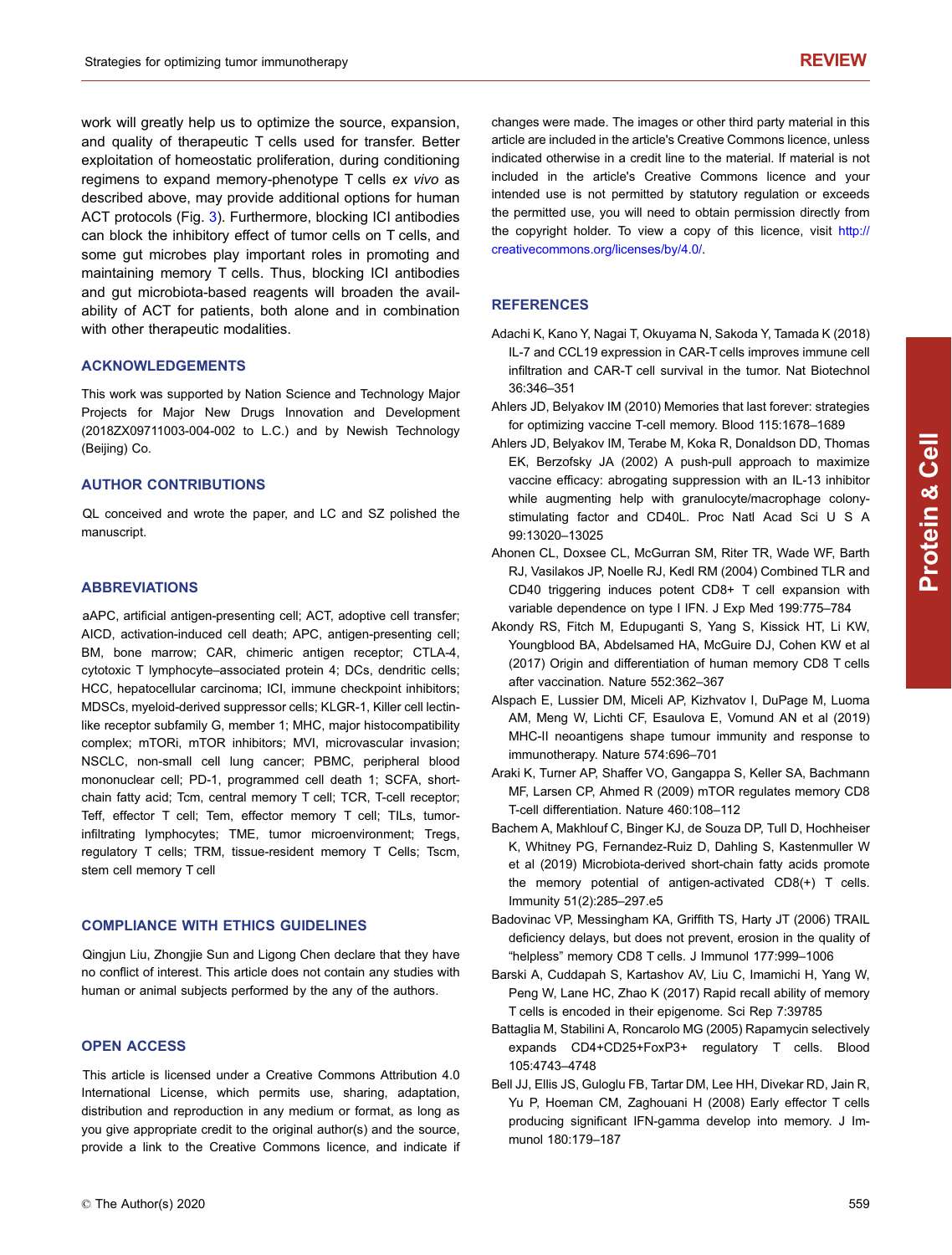- <span id="page-11-0"></span>Berger C, Jensen MC, Lansdorp PM, Gough M, Elliott C, Riddell SR (2008) Adoptive transfer of effector CD8+ T cells derived from central memory cells establishes persistent T cell memory in primates. J Clin Invest 118:294–305
- Beura LK, Hamilton SE, Bi K, Schenkel JM, Odumade OA, Casey KA, Thompson EA, Fraser KA, Rosato PC, Filali-Mouhim A et al (2016) Normalizing the environment recapitulates adult human immune traits in laboratory mice. Nature 532:512–516
- Bevan MJ (2004) Helping the CD8(+) T-cell response. Nat Rev Immunol 4:595–602
- Blank CU, Haining WN, Held W, Hogan PG, Kallies A, Lugli E, Lynn RC, Philip M, Rao A, Restifo NP et al (2019) Defining 'T cell exhaustion'. Nat Rev Immunol 19:665–674
- Blankenstein T, Coulie PG, Gilboa E, Jaffee EM (2012) The determinants of tumour immunogenicity. Nat Rev Cancer 12:307–313
- Borges da Silva H, Beura LK, Wang H, Hanse EA, Gore R, Scott MC, Walsh DA, Block KE, Fonseca R, Yan Y et al (2018) The purinergic receptor P2RX7 directs metabolic fitness of long-lived memory CD8(+) T cells. Nature 559:264–268
- Brown EM, Kenny DJ, Xavier RJ (2019) Gut microbiota regulation of T cells during inflammation and autoimmunity. Annu Rev Immunol 37:599–624
- Butler MO, Lee JS, Ansen S, Neuberg D, Hodi FS, Murray AP, Drury L, Berezovskaya A, Mulligan RC, Nadler LM et al (2007) Longlived antitumor CD8+ lymphocytes for adoptive therapy generated using an artificial antigen-presenting cell. Clin Cancer Res 13:1857–1867
- Butler MO, Friedlander P, Milstein MI, Mooney MM, Metzler G, Murray AP, Tanaka M, Berezovskaya A, Imataki O, Drury L et al (2011) Establishment of antitumor memory in humans using in vitro-educated CD8+ T cells. Sci Transl Med 3:80ra34
- Carrio R, Bathe OF, Malek TR (2004) Initial antigen encounter programs CD8+ T cells competent to develop into memory cells that are activated in an antigen-free, IL-7- and IL-15-rich environment. J Immunol 172:7315–7323
- Chang JT, Palanivel VR, Kinjyo I, Schambach F, Intlekofer AM, Banerjee A, Longworth SA, Vinup KE, Mrass P, Oliaro J et al (2007) Asymmetric T lymphocyte division in the initiation of adaptive immune responses. Science 315:1687–1691
- Cieri N, Camisa B, Cocchiarella F, Forcato M, Oliveira G, Provasi E, Bondanza A, Bordignon C, Peccatori J, Ciceri F et al (2013) IL-7 and IL-15 instruct the generation of human memory stem T cells from naive precursors. Blood 121:573–584
- Crompton JG, Sukumar M, Roychoudhuri R, Clever D, Gros A, Eil RL, Tran E, Hanada K, Yu Z, Palmer DC et al (2015) Akt inhibition enhances expansion of potent tumor-specific lymphocytes with memory cell characteristics. Cancer Res 75:296–305
- Dolfi DV, Boesteanu AC, Petrovas C, Xia D, Butz EA, Katsikis PD (2008) Late signals from CD27 prevent Fas-dependent apoptosis of primary CD8+ T cells. J Immunol 180:2912–2921
- Dudley ME, Wunderlich JR, Yang JC, Hwu P, Schwartzentruber DJ, Topalian SL, Sherry RM, Marincola FM, Leitman SF, Seipp CA et al (2002) A phase I study of nonmyeloablative chemotherapy and adoptive transfer of autologous tumor antigen-specific T lymphocytes in patients with metastatic melanoma. J Immunother 25:243–251
- Eil R, Vodnala SK, Clever D, Klebanoff CA, Sukumar M, Pan JH, Palmer DC, Gros A, Yamamoto TN, Patel SJ et al (2016) Ionic immune suppression within the tumour microenvironment limits T cell effector function. Nature 537:539–543
- Farber DL, Acuto O, Bottomly K (1997) Differential T cell receptormediated signaling in naive and memory CD4 T cells. Eur J Immunol 27:2094–2101
- Farber DL, Yudanin NA, Restifo NP (2014) Human memory T cells: generation, compartmentalization and homeostasis. Nat Rev Immunol 14:24–35
- Feuerer M, Rocha M, Bai L, Umansky V, Solomayer E-F, Bastert G, Diel IJ, Schirrmacher V (2001) Enrichment of memory T cells and other profound immunological changes in the bone marrow from untreated breast cancer patients. Int J Cancer 92:96–105
- Fos C, Salles A, Lang V, Carrette F, Audebert S, Pastor S, Ghiotto M, Olive D, Bismuth G, Nunes JA (2008) ICOS ligation recruits the p50alpha PI3K regulatory subunit to the immunological synapse. J Immunol 181:1969–1977
- Fridman WH, Pagès F, Sautès-Fridman C, Galon J (2012) The immune contexture in human tumours: impact on clinical outcome. Nat Rev Cancer 12:298–306
- Gattinoni L, Lugli E, Ji Y, Pos Z, Paulos CM, Quigley MF, Almeida JR, Gostick E, Yu Z, Carpenito C et al (2011) A human memory T cell subset with stem cell-like properties. Nat Med 17:1290–1297
- Geginat J, Sallusto F, Lanzavecchia A (2001) Cytokine-driven proliferation and differentiation of human naive, central memory, and effector memory CD4(+) T cells. J Exp Med 194:1711–1719
- Geiger R, Rieckmann JC, Wolf T, Basso C, Feng Y, Fuhrer T, Kogadeeva M, Picotti P, Meissner F, Mann M et al (2016) L-Arginine modulates T cell metabolism and enhances survival and anti-tumor activity. Cell 167(829–842):e813
- Goc J, Hepworth MR, Sonnenberg GF (2015) Group 3 innate lymphoid cells: regulating host–commensal bacteria interactions in inflammation and cancer. Int Immunol 28(1):43–52
- Golubovskaya V, Wu L (2016) Different subsets of T cells, memory, effector functions, and CAR-T immunotherapy. Cancers (Basel). <https://doi.org/10.3390/cancers8030036>
- Gomez-Eerland R, Nuijen B, Heemskerk B, van Rooij N, van den Berg JH, Beijnen JH, Uckert W, Kvistborg P, Schumacher TN, Haanen JB et al (2014) Manufacture of gene-modified human T-cells with a memory stem/central memory phenotype. Hum Gene Ther Methods 25:277–287
- Gopalakrishnan V, Helmink BA, Spencer CN, Reuben A, Wargo JA (2018a) The influence of the gut microbiome on cancer, immunity, and cancer immunotherapy. Cancer Cell 33:570–580
- Gopalakrishnan V, Spencer CN, Nezi L, Reuben A, Andrews MC, Karpinets TV, Prieto PA, Vicente D, Hoffman K, Wei SC et al (2018b) Gut microbiome modulates response to anti-PD-1 immunotherapy in melanoma patients. Science 359:97–103
- Greene TT, Labarta-Bajo L, Zuniga EI (2018) Dangerously fit: extracellular ATP aids memory T cell metabolism. Immunity 49:208–210
- Haining WN, Ebert BL, Subrmanian A, Wherry EJ, Eichbaum Q, Evans JW, Mak R, Rivoli S, Pretz J, Angelosanto J et al (2008) Identification of an evolutionarily conserved transcriptional signature of CD8 memory differentiation that is shared by T and B cells. J Immunol 181:1859–1868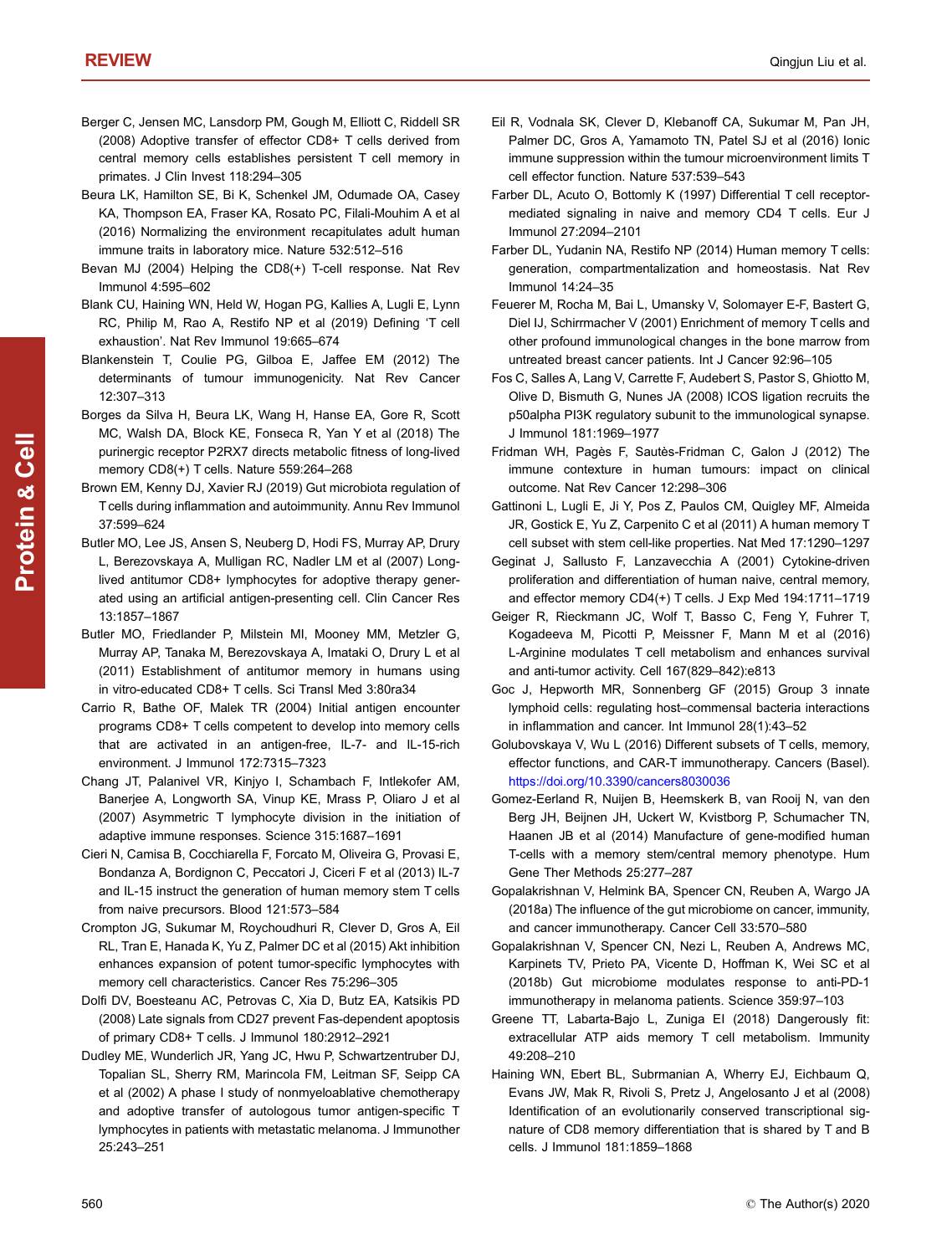- <span id="page-12-0"></span>Hegazy AN, West NR, Stubbington MJT, Wendt E, Suijker KIM, Datsi A, This S, Danne C, Campion S, Duncan SH et al (2017) Circulating and tissue-resident CD4(+) T cells with reactivity to intestinal microbiota are abundant in healthy individuals and function is altered during inflammation. Gastroenterology 153:1320–1337.e1316
- Hendriks J, Xiao Y, Rossen JW, van der Sluijs KF, Sugamura K, Ishii N, Borst J (2005) During viral infection of the respiratory tract, CD27, 4-1BB, and OX40 collectively determine formation of CD8 + memory T cells and their capacity for secondary expansion. J Immunol 175:1665–1676
- Herndler-Brandstetter D, Ishigame H, Shinnakasu R, Plajer V, Stecher C, Zhao J, Lietzenmayer M, Kroehling L, Takumi A, Kometani K et al (2018) KLRG1(+) effector CD8(+) T cells lose KLRG1, differentiate into all memory T cell lineages, and convey enhanced protective immunity. Immunity 48(716–729):e718
- Hikono H, Kohlmeier JE, Takamura S, Wittmer ST, Roberts AD, Woodland DL (2007) Activation phenotype, rather than central- or effector-memory phenotype, predicts the recall efficacy of memory CD8+ T cells. J Exp Med 204:1625–1636
- Hinrichs CS, Borman ZA, Cassard L, Gattinoni L, Spolski R, Yu Z, Sanchez-Perez L, Muranski P, Kern SJ, Logun C et al (2009) Adoptively transferred effector cells derived from naive rather than central memory CD8+ T cells mediate superior antitumor immunity. Proc Natl Acad Sci U S A 106:17469–17474
- Hu X, Majchrzak K, Liu X, Wyatt MM, Spooner CJ, Moisan J, Zou W, Carter LL, Paulos CM (2018) In vitro priming of adoptively transferred t cells with a RORgamma agonist confers durable memory and stemness in vivo. Cancer Res 78:3888–3898
- Huda MN, Ahmad SM, Alam MJ, Khanam A, Kalanetra KM, Taft DH, Raqib R, Underwood MA, Mills DA, Stephensen CB (2019) Bifidobacterium abundance in early infancy and vaccine response at 2 years of age. Pediatrics 143:e20181489
- Hussain SF, Anderson CF, Farber DL (2002) Differential SLP-76 expression and TCR-mediated signaling in effector and memory CD4 T cells. J Immunol 168:1557–1565
- Huster KM, Busch V, Schiemann M, Linkemann K, Kerksiek KM, Wagner H, Busch DH (2004) Selective expression of IL-7 receptor on memory T cells identifies early CD40L-dependent generation of distinct CD8+ memory T cell subsets. Proc Natl Acad Sci U S A 101:5610–5615
- Ichii H, Sakamoto A, Kuroda Y, Tokuhisa T (2004) Bcl6 acts as an amplifier for the generation and proliferative capacity of central memory CD8+ T cells. J Immunol 173:883–891
- Ignacio A, Morales CI, Câmara NOS, Almeida RR (2016) Innate sensing of the gut microbiota: modulation of inflammatory and autoimmune diseases. Front Immunol 7:54–54
- Intlekofer AM, Takemoto N, Kao C, Banerjee A, Schambach F, Northrop JK, Shen H, Wherry EJ, Reiner SL (2007) Requirement for T-bet in the aberrant differentiation of unhelped memory CD8+ T cells. J Exp Med 204:2015–2021
- Jabbari A, Harty JT (2005) Cutting edge: differential self-peptide/ MHC requirement for maintaining CD8 T cell function versus homeostatic proliferation. J Immunol 175:4829–4833
- Jansen CS, Prokhnevska N, Master VA, Sanda MG, Carlisle JW, Bilen MA, Cardenas M, Wilkinson S, Lake R, Sowalsky AG et al

(2019) An intra-tumoral niche maintains and differentiates stemlike CD8 T cells. Nature 576:465–470

- Jin Y, Dong H, Xia L, Yang Y, Zhu Y, Shen Y, Zheng H, Yao C, Wang Y, Lu S (2019) The diversity of gut microbiome is associated with favorable responses to anti-programmed death 1 immunotherapy in chinese patients with NSCLC. J Thorac Oncol 14:1378–1389
- Johnson LA, Morgan RA, Dudley ME, Cassard L, Yang JC, Hughes MS, Kammula US, Royal RE, Sherry RM, Wunderlich JR et al (2009) Gene therapy with human and mouse T-cell receptors mediates cancer regression and targets normal tissues expressing cognate antigen. Blood 114:535–546
- Joshi NS, Cui W, Chandele A, Lee HK, Urso DR, Hagman J, Gapin L, Kaech SM (2007) Inflammation directs memory precursor and short-lived effector CD8(+) T cell fates via the graded expression of T-bet transcription factor. Immunity 27:281–295
- Kaech SM, Hemby S, Kersh E, Ahmed R (2002) Molecular and functional profiling of memory CD8 T cell differentiation. Cell 111:837–851
- Kersh EN, Kaech SM, Onami TM, Moran M, Wherry EJ, Miceli MC, Ahmed R (2003) TCR signal transduction in antigen-specific memory CD8 T cells. J Immunol 170:5455-5463
- Klarquist J, Chitrakar A, Pennock ND, Kilgore AM, Blain T, Zheng C, Danhorn T, Walton K, Jiang L, Sun J et al (2018) Clonal expansion of vaccine-elicited T cells is independent of aerobic glycolysis. Sci Immunol. [https://doi.org/10.1126/sciimmunol.](https://doi.org/10.1126/sciimmunol.aas9822) [aas9822](https://doi.org/10.1126/sciimmunol.aas9822)
- Klebanoff CA, Finkelstein SE, Surman DR, Lichtman MK, Gattinoni L, Theoret MR, Grewal N, Spiess PJ, Antony PA, Palmer DC et al (2004) IL-15 enhances the in vivo antitumor activity of tumorreactive CD8+ T cells. Proc Natl Acad Sci U S A 101:1969–1974
- Klebanoff CA, Gattinoni L, Torabi-Parizi P, Kerstann K, Cardones AR, Finkelstein SE, Palmer DC, Antony PA, Hwang ST, Rosenberg SA et al (2005) Central memory self/tumor-reactive CD8+ T cells confer superior antitumor immunity compared with effector memory T cells. Proc Natl Acad Sci U S A 102:9571–9576
- Klebanoff CA, Gattinoni L, Restifo NP (2006) CD8+ T-cell memory in tumor immunology and immunotherapy. Immunol Rev 211:214– 224
- Klebanoff CA, Scott CD, Leonardi AJ, Yamamoto TN, Cruz AC, Ouyang C, Ramaswamy M, Roychoudhuri R, Ji Y, Eil RL et al (2016) Memory T cell-driven differentiation of naive cells impairs adoptive immunotherapy. J Clin Invest 126:318–334
- Klonowski KD, Lefrancois L (2005) The CD8 memory T cell subsystem: integration of homeostatic signaling during migration. Semin Immunol 17:219–229
- Kocak E, Lute K, Chang X, May KF Jr, Exten KR, Zhang H, Abdessalam SF, Lehman AM, Jarjoura D, Zheng P et al (2006) Combination therapy with anti-CTL antigen-4 and anti-4-1BB antibodies enhances cancer immunity and reduces autoimmunity. Cancer Res 66:7276–7284
- Kolumam GA, Thomas S, Thompson LJ, Sprent J, Murali-Krishna K (2005) Type I interferons act directly on CD8 T cells to allow clonal expansion and memory formation in response to viral infection. J Exp Med 202:637–650
- Kopf H, de la Rosa GM, Howard OM, Chen X (2007) Rapamycin inhibits differentiation of Th17 cells and promotes generation of FoxP3+ T regulatory cells. Int Immunopharmacol 7:1819–1824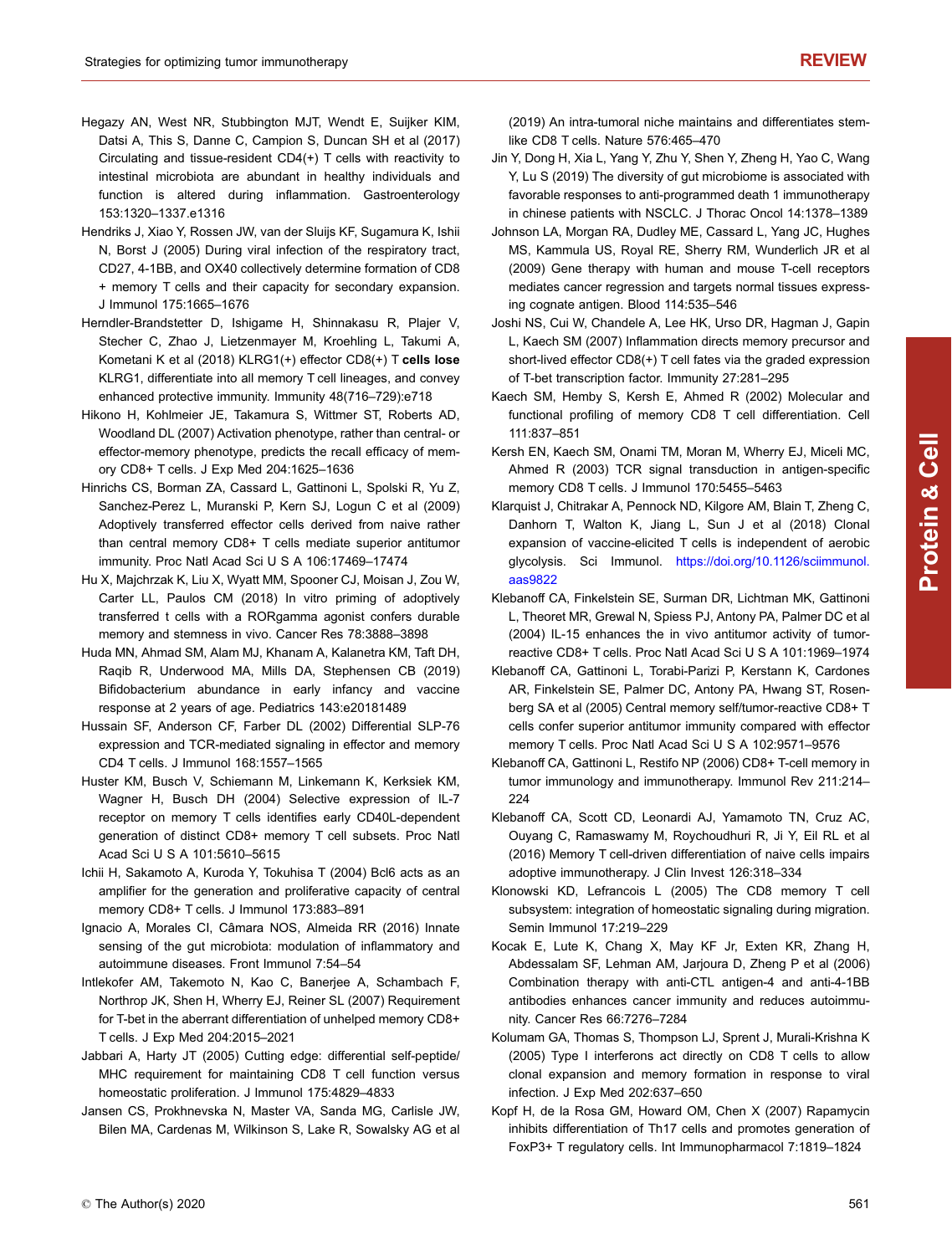- <span id="page-13-0"></span>Krieg C, Boyman O, Fu YX, Kaye J (2007) B and T lymphocyte attenuator regulates CD8+ T cell-intrinsic homeostasis and memory cell generation. Nat Immunol 8:162–171
- Kubinak JL, Petersen C, Stephens WZ, Soto R, Bake E, O'Connell RM, Round JL (2015) MyD88 signaling in T cells directs IgAmediated control of the microbiota to promote health. Cell Host Microbe 17:153–163
- Lai W, Yu M, Huang MN, Okoye F, Keegan AD, Farber DL (2011) Transcriptional control of rapid recall by memory CD4 T cells. J Immunol 187:133–140
- Lanzavecchia A, Sallusto F (2001) Regulation of T cell immunity by dendritic cells. Cell 106:263–266
- Li X, Wenes M, Romero P, Huang SC, Fendt SM, Ho PC (2019) Navigating metabolic pathways to enhance antitumour immunity and immunotherapy. Nat Rev Clin Oncol 16(7):425–441
- Liu QJ, Gao B (2008) Manipulation of MHC-I/TCR interaction for immune therapy. Cell Mol Immunol 5:171–182
- Liu Z, Dai H, Wan N, Wang T, Bertera S, Trucco M, Dai Z (2007) Suppression of memory CD8 T cell generation and function by tryptophan catabolism. J Immunol 178:4260–4266
- Ma A, Koka R, Burkett P (2006) Diverse functions of IL-2, IL-15, and IL-7 in lymphoid homeostasis. Annu Rev Immunol 24:657–679
- Mahnke YD, Schwendemann J, Beckhove P, Schirrmacher V (2005) Maintenance of long-term tumour-specific T-cell memory by residual dormant tumour cells. Immunology 115:325–336
- Manjarrez-Orduno N, Menard LC, Kansal S, Fischer P, Kakrecha B, Jiang C, Cunningham M, Greenawalt D, Patel V, Yang M et al (2018) Circulating T cell subpopulations correlate with immune responses at the tumor site and clinical response to PD1 inhibition in non-small cell lung cancer. Front Immunol 9:1613
- Maynard CL, Elson CO, Hatton RD, Weaver CT (2012) Reciprocal interactions of the intestinal microbiota and immune system. Nature 489:231–241

McFall-Ngai M (2007) Care for the community. Nature 445:153–153

- Mehlhop-Williams ER, Bevan MJ (2014) Memory CD8+ T cells exhibit increased antigen threshold requirements for recall proliferation. J Exp Med 211:345–356
- Merino D, San Segundo D, Medina JM, Rodrigo E, Asensio E, Irure J, Fernandez-Fresnedo G, Arias MA, Lopez-Hoyos M (2016) Different in vitro proliferation and cytokine-production inhibition of memory T-cell subsets after calcineurin and mammalian target of rapamycin inhibitors treatment. Immunology 148:206–215
- Monteleone I, Rizzo A, Sarra M, Sica G, Sileri P, Biancone L, MacDonald TT, Pallone F, Monteleone G (2011) Aryl hydrocarbon receptor-induced signals up-regulate IL-22 production and inhibit inflammation in the gastrointestinal tract. Gastroenterology 141:237–248.e231
- Mortier E, Bernard J, Plet A, Jacques Y (2004) Natural, proteolytic release of a soluble form of human IL-15 receptor alpha-chain that behaves as a specific, high affinity IL-15 antagonist. J Immunol 173:1681–1688
- Mortier E, Quemener A, Vusio P, Lorenzen I, Boublik Y, Grotzinger J, Plet A, Jacques Y (2006) Soluble interleukin-15 receptor alpha (IL-15R alpha)-sushi as a selective and potent agonist of IL-15 action through IL-15R beta/gamma. Hyperagonist IL-15 x IL-15R alpha fusion proteins. J Biol Chem 281:1612–1619
- Murali-Krishna K, Lau LL, Sambhara S, Lemonnier F, Altman J, Ahmed R (1999) Persistence of memory CD8 T cells in MHC class I-deficient mice. Science 286:1377–1381
- Panthel K, Meinel KM, Sevil Domenech VE, Geginat G, Linkemann K, Busch DH, Russmann H (2006) Prophylactic anti-tumor immunity against a murine fibrosarcoma triggered by the Salmonella type III secretion system. Microbes Infect 8:2539– 2546
- Park SL, Gebhardt T, Mackay LK (2019) Tissue-Resident Memory T Cells in Cancer Immunosurveillance. Trends Immunol 40:735– 747
- Pearce EL, Shen H (2007) Generation of CD8 T cell memory is regulated by IL-12. J Immunol 179:2074–2081
- Pitt JM, Vetizou M, Waldschmitt N, Kroemer G, Chamaillard M, Boneca IG, Zitvogel L (2016) Fine-tuning cancer immunotherapy: optimizing the gut microbiome. Cancer Res 76:4602–4607
- Polic B, Kunkel D, Scheffold A, Rajewsky K (2001) How alpha beta T cells deal with induced TCR alpha ablation. Proc Natl Acad Sci U S A 98:8744–8749
- Powell DJ Jr, Dudley ME, Robbins PF, Rosenberg SA (2005) Transition of late-stage effector T cells to CD27+ CD28+ tumorreactive effector memory T cells in humans after adoptive cell transfer therapy. Blood 105:241–250
- Proietti M, Cornacchione V, Rezzonico Jost T, Romagnani A, Faliti CE, Perruzza L, Rigoni R, Radaelli E, Caprioli F, Preziuso S et al (2014) ATP-gated ionotropic P2X7 receptor controls follicular T helper cell numbers in Peyer's patches to promote host-microbiota mutualism. Immunity 41:789–801
- Proietti M, Perruzza L, Scribano D, Pellegrini G, D'Antuono R, Strati F, Raffaelli M, Gonzalez SF, Thelen M, Hardt W-D et al (2019) ATP released by intestinal bacteria limits the generation of protective IgA against enteropathogens. Nat Commun 10:250– 250
- Pule MA, Savoldo B, Myers GD, Rossig C, Russell HV, Dotti G, Huls MH, Liu E, Gee AP, Mei Z et al (2008) Virus-specific T cells engineered to coexpress tumor-specific receptors: persistence and antitumor activity in individuals with neuroblastoma. Nat Med 14:1264–1270
- Pulle G, Vidric M, Watts TH (2006) IL-15-dependent induction of 4-1BB promotes antigen-independent CD8 memory T cell survival. J Immunol 176:2739–2748
- Quemener A, Bernard J, Mortier E, Plet A, Jacques Y, Tran V (2006) Docking of human interleukin-15 to its specific receptor alpha chain: correlation between molecular modeling and mutagenesis experimental data. Proteins 65:623–636
- Reboursiere E, Gac AC, Garnier A, Salaun V, Reman O, Pham AD, Cabrera Q, Khoy K, Vilque JP, Fruchart C et al (2018) Increased frequencies of circulating and tumor-resident Vdelta1(+) T cells in patients with diffuse large B-cell lymphoma. Leuk Lymphoma 59:187–195
- Ribas A, Wolchok JD (2018) Cancer immunotherapy using checkpoint blockade. Science 359:1350–1355
- Riquelme E, Zhang Y, Zhang L, Montiel M, Zoltan M, Dong W, Quesada P, Sahin I, Chandra V, San Lucas A et al (2019) Tumor microbiome diversity and composition influence pancreatic cancer outcomes. Cell 178(795–806):e712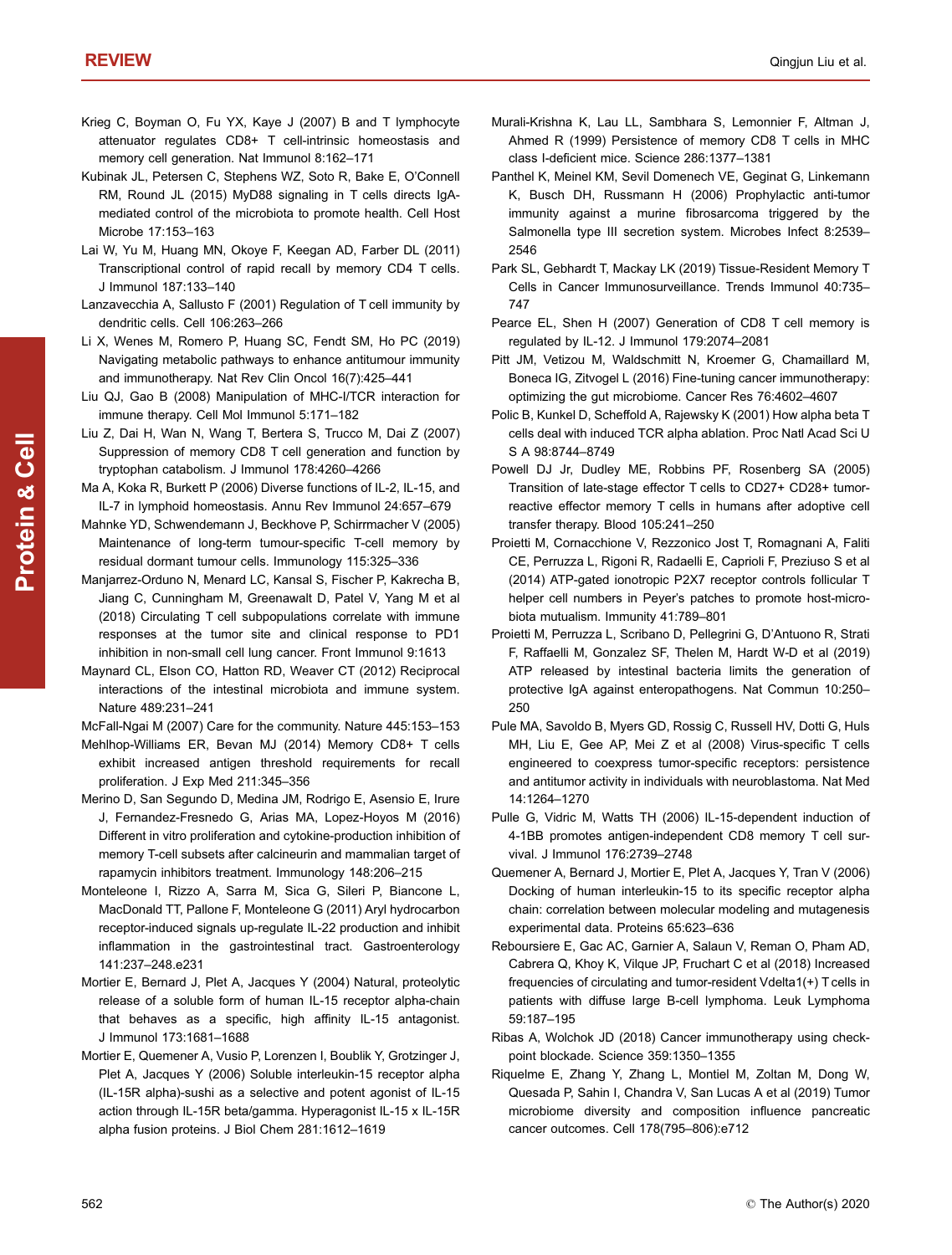- <span id="page-14-0"></span>Rosenberg SA, Yang JC, Sherry RM, Kammula US, Hughes MS, Phan GQ, Citrin DE, Restifo NP, Robbins PF, Wunderlich JR et al (2011) Durable complete responses in heavily pretreated patients with metastatic melanoma using T-cell transfer immunotherapy. Clin Cancer Res 17:4550–4557
- Round JL, Mazmanian SK (2009) The gut microbiota shapes intestinal immune responses during health and disease. Nat Rev Immunol 9:313–323
- Routy B, Le Chatelier E, Derosa L, Duong CPM, Alou MT, Daillere R, Fluckiger A, Messaoudene M, Rauber C, Roberti MP et al (2018) Gut microbiome influences efficacy of PD-1-based immunotherapy against epithelial tumors. Science 359:91–97
- Rubinstein MP, Kovar M, Purton JF, Cho JH, Boyman O, Surh CD, Sprent J (2006) Converting IL-15 to a superagonist by binding to soluble IL-15R{alpha}. Proc Natl Acad Sci U S A 103:9166–9171
- Sabbagh L, Pulle G, Liu Y, Tsitsikov EN, Watts TH (2008) ERKdependent Bim modulation downstream of the 4-1BB-TRAF1 signaling axis is a critical mediator of CD8 T cell survival in vivo. J Immunol 180:8093–8101
- Sallusto F, Lenig D, Förster R, Lipp M, Lanzavecchia A (1999) Two subsets of memory T lymphocytes with distinct homing potentials and effector functions. Nature 401:708
- Sallusto F, Geginat J, Lanzavecchia A (2004) Central memory and effector memory T cell subsets: function, generation, and maintenance. Annu Rev Immunol 22:745–763
- Sanchez PJ, McWilliams JA, Haluszczak C, Yagita H, Kedl RM (2007) Combined TLR/CD40 stimulation mediates potent cellular immunity by regulating dendritic cell expression of CD70 in vivo. J Immunol 178:1564–1572
- Sanmamed MF, Chen L (2018) A paradigm shift in cancer immunotherapy: from enhancement to normalization. Cell 175:313–326
- Sarkar S, Kalia V, Haining WN, Konieczny BT, Subramaniam S, Ahmed R (2008) Functional and genomic profiling of effector CD8 T cell subsets with distinct memory fates. J Exp Med 205:625– 640
- Schulz EG, Mariani L, Radbruch A, Hofer T (2009) Sequential polarization and imprinting of type 1 T helper lymphocytes by interferon-gamma and interleukin-12. Immunity 30:673–683
- Setoguchi R, Hori S, Takahashi T, Sakaguchi S (2005) Homeostatic maintenance of natural Foxp3(+) CD25(+) CD4(+) regulatory T cells by interleukin (IL)-2 and induction of autoimmune disease by IL-2 neutralization. J Exp Med 201:723–735
- Setoguchi R, Matsui Y, Mouri K (2015) mTOR signaling promotes a robust and continuous production of IFN-gamma by human memory CD8+ T cells and their proliferation. Eur J Immunol 45:893–902
- Smith-Garvin JE, Koretzky GA, Jordan MS (2009) T Cell Activation. Annu Rev Immunol 27:591–619
- Sorini C, Cardoso RF, Gagliani N, Villablanca EJ (2018) Commensal bacteria-specific CD4+ T cell responses in health and disease. Front Immunol 9:2667
- Steggerda SM, Bennett MK, Chen J, Emberley E, Huang T, Janes JR, Li W, MacKinnon AL, Makkouk A, Marguier G et al (2017) Inhibition of arginase by CB-1158 blocks myeloid cell-mediated immune suppression in the tumor microenvironment. J Immunother Cancer 5:101
- Sun JC, Williams MA, Bevan MJ (2004) CD4+ T cells are required for the maintenance, not programming, of memory CD8+ T cells after acute infection. Nat Immunol 5:927–933
- Surh CD, Sprent J (2005) Regulation of mature T cell homeostasis. Semin Immunol 17:183–191
- Tanoue T, Morita S, Plichta DR, Skelly AN, Suda W, Sugiura Y, Narushima S, Vlamakis H, Motoo I, Sugita K et al (2019) A defined commensal consortium elicits CD8 T cells and anticancer immunity. Nature 565:600–605
- Tomayko MM, Anderson SM, Brayton CE, Sadanand S, Steinel NC, Behrens TW, Shlomchik MJ (2008) Systematic comparison of gene expression between murine memory and naive B cells demonstrates that memory B cells have unique signaling capabilities. J Immunol 181:27–38
- Unsoeld H, Pircher H (2005) Complex memory T-cell phenotypes revealed by coexpression of CD62L and CCR7. J Virol 79:4510– 4513
- Uribe-Herranz M, Bittinger K, Rafail S, Guedan S, Pierini S, Tanes C, Ganetsky A, Morgan MA, Gill S, Tanyi JL et al (2018) Gut microbiota modulates adoptive cell therapy via CD8α dendritic cells and IL-12. JCI insight 3:e94952
- Vetizou M, Pitt JM, Daillere R, Lepage P, Waldschmitt N, Flament C, Rusakiewicz S, Routy B, Roberti MP, Duong CP et al (2015) Anticancer immunotherapy by CTLA-4 blockade relies on the gut microbiota. Science 350:1079–1084
- Viaud S, Saccheri F, Mignot G, Yamazaki T, Daillère R, Hannani D, Enot DP, Pfirschke C, Engblom C, Pittet MJ et al (2013) The intestinal microbiota modulates the anticancer immune effects of cyclophosphamide. Science 342:971–976
- Wang D (2018) The essential role of G protein-coupled receptor (GPCR) signaling in regulating T cell immunity. Immunopharmacol Immunotoxicol 40:187–192
- Wang GY, Zhang Q, Yang Y, Chen WJ, Liu W, Jiang N, Chen GH (2012) Rapamycin combined with allogenic immature dendritic cells selectively expands CD4+CD25+Foxp3+ regulatory T cells in rats. Hepatobiliary Pancreat Dis Int 11:203–208
- Wherry EJ, Teichgraber V, Becker TC, Masopust D, Kaech SM, Antia R, von Andrian UH, Ahmed R (2003) Lineage relationship and protective immunity of memory CD8 T cell subsets. Nat Immunol 4:225–234
- Whitmire JK, Eam B, Benning N, Whitton JL (2007) Direct interferongamma signaling dramatically enhances CD4+ and CD8+ T cell memory. J Immunol 179:1190–1197
- Williams MA, Bevan MJ (2007) Effector and memory CTL differentiation. Annu Rev Immunol 25:171–192
- Williams MA, Ravkov EV, Bevan MJ (2008) Rapid culling of the CD4 + T cell repertoire in the transition from effector to memory. Immunity 28:533–545
- Wlodarska M, Thaiss CA, Nowarski R, Henao-Mejia J, Zhang J-P, Brown EM, Frankel G, Levy M, Katz MN, Philbrick WM et al (2014) NLRP6 inflammasome orchestrates the colonic hostmicrobial interface by regulating goblet cell mucus secretion. Cell 156:1045–1059
- Yang J, Brook MO, Carvalho-Gaspar M, Zhang J, Ramon HE, Sayegh MH, Wood KJ, Turka LA, Jones ND (2007) Allograft rejection mediated by memory T cells is resistant to regulation. Proc Natl Acad Sci U S A 104:19954–19959